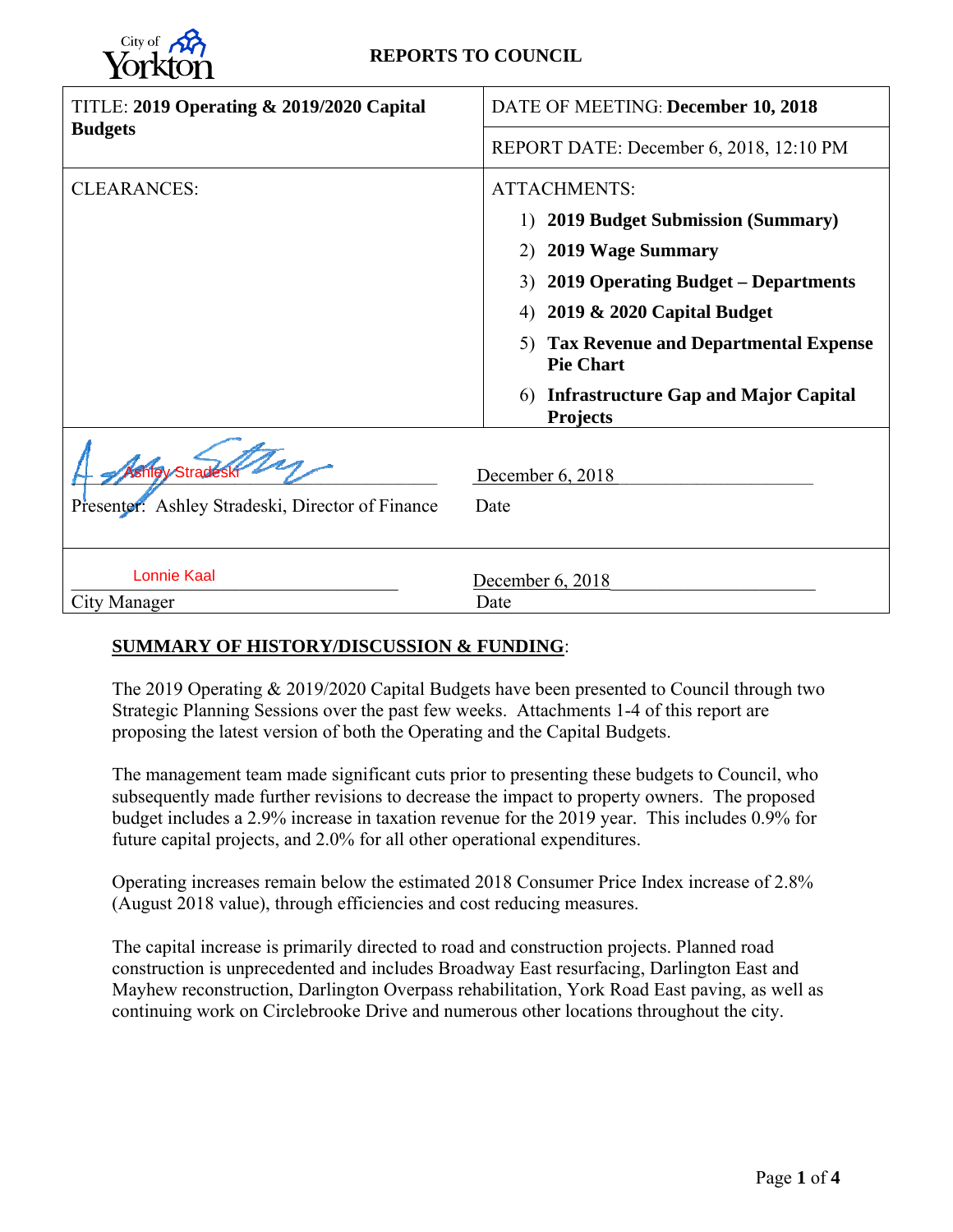# **A. Operating**

The 2019 Operating Budget package includes the 2019 Budget Submission Summary (Attachment 1), 2019 Wages & Benefits Summary (Attachment 2), City of Yorkton 2019 Operating Budget (Attachment 3,) and Pie Chart of Where the Tax Revenue Goes! (Attachment 5.)

# **1. 2019 Budget Submission Summary**

This document is an overview of the 2019 Operating & Capital Budgets that indicates the percentage increase required in tax revenue, along with the net departmental spending.

The 2019 increase in taxation revenue as submitted, amounts to a 2.9% increase in tax revenue or \$685,000. Significant areas of increase are broken down as follows:

| Increase in Council Remuneration                               | 27,000    |
|----------------------------------------------------------------|-----------|
| In 2019, changes to the Federal Income Tax rules will decrease |           |
| the amount of take-home pay by Mayor and Council. This         |           |
| increase is intended to offset this and create similar take-   |           |
| home pay for Council.                                          |           |
| Increase due to new Marketing Coordinator                      | 52,000    |
| Increase in Planning, Engineering and Administration           | 187,000   |
| Increase in Community Development, Parks & Recreation          | 221,000   |
| Increase in Public Works Operations                            | 156,000   |
| Some areas of increase due to:                                 |           |
| <b>Street Re-surfacing</b>                                     | 98,000    |
| Snow Removal                                                   | 58,000    |
| Increase in Protective Services (Fire & RCMP)                  | 72,000    |
|                                                                | \$871,000 |

Note that this is higher than the total increase to taxes – it has been offset by efficiencies and reductions in other areas.

# **2. City of Yorkton 2019 Wages & Benefits Summary**

This summary shows the wages and benefits broken down to the departments. It compares the 2019 budgeted amount with those budgeted for in 2018. The CUPE agreement from January 2016 to December 2019 includes average annual wage increases of 1.78%. When adding benefits and pensions, the total compensation increase is 2.24%.

Out-of-scope city employees receive the same total compensation (including benefits) increase of 2.24%.

Additionally, a contract was reached with the IAFF for fire fighters, totaling 15.27% over six years (2016-2021) with an average 2.55% increase per year (with a 2.75% increase for 2019.)

Pension benefit costs also increased, with fire fighters' pension contributions increasing 0.58% and non-fire fighters' increasing 0.45% over 2018's amounts.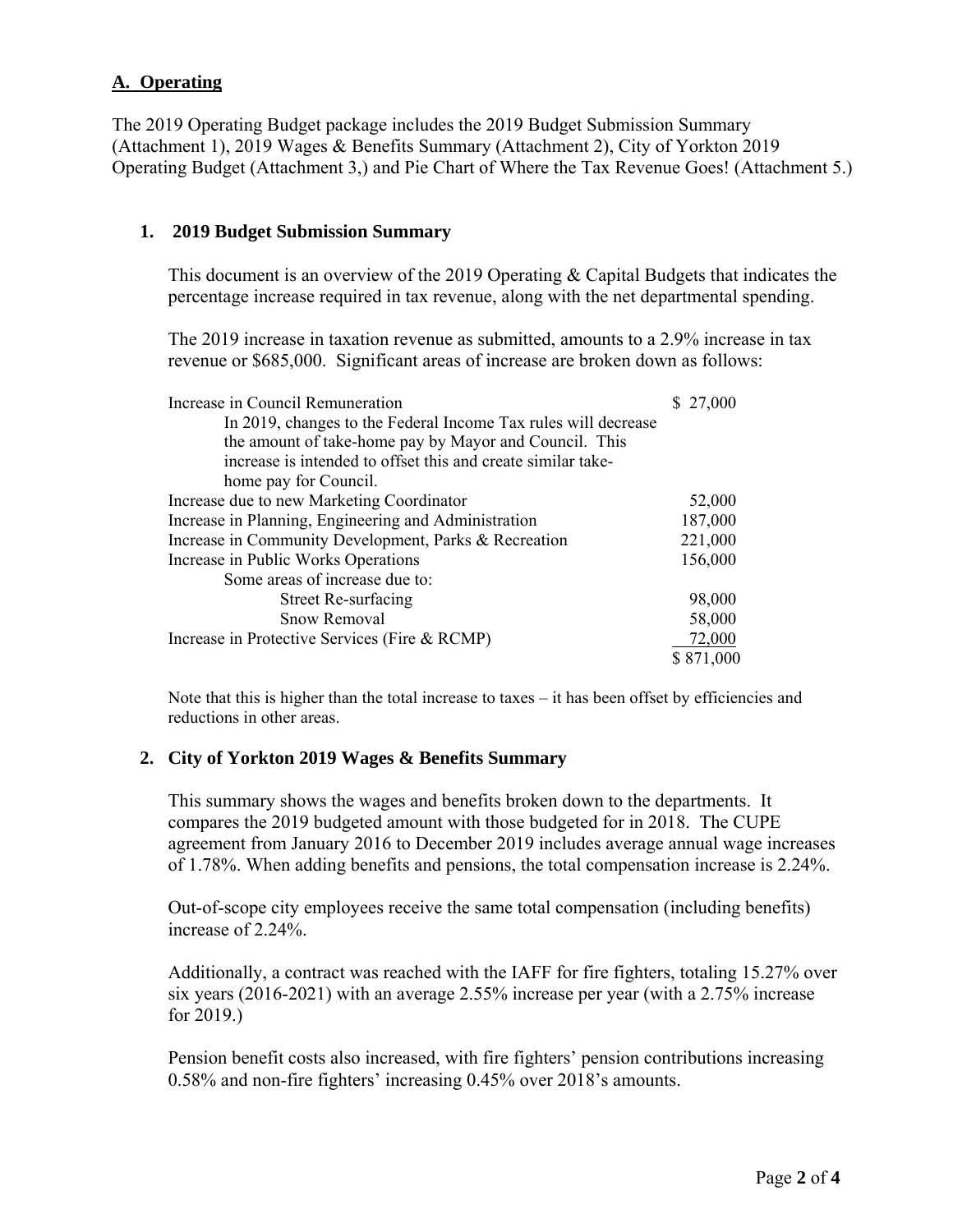**For 2019 the actual wage increase for all employees amounted to 2.00% and the total payroll increase for all employees amounted to 2.34%** 

# **3. City of Yorkton 2019 Operating Budget**

The summary shows that the City of Yorkton brings in approximately \$48.7 million in total revenue. This revenue is used to fund \$37.3 million in operating expenses, \$2.5 million in debt payments, \$3.9 million to future capital projects and \$5 million towards capital expenditures.

Following the summary are the individual departmental reports, which include detailed explanations for any large variances from the 2018 budget to the 2019 budget. The 2018 financial year is in line with the 2018 budget; therefore, we are confident comparing the 2019 budget to the 2018 budget. Year-end preparations will begin in January with a year-end report coming to Council in March 2019.

# **B. Capital**

Attachment 4 is the Capital Budget submissions that make up the proposed 2019/2020 Capital Budget for the City of Yorkton.

The Capital Budget was prepared using \$4,085,000 of funding from taxation revenue as it has been for the past number of years.

This budget includes a 0.9% tax increase for capital, to go to future capital and debt payments. The majority of our streets and arterial roads are aging and in poor condition, and without continued increases in funding it would take approximately 99 years to repair/replace the existing road network in its entirety. Ongoing capital tax increases will be required to fund the planned roadways. (See Attachment 6)

On page 1 of the document (Attachment 4), you will find all the roll-over projects that were approved in prior years' budgets that are to be completed in 2019. There are five projects on this list that will require additional funding from the 2019 budget, to the tune of \$617,000. The Broadway Paving and Whitesand Drainage projects account for an additional \$1,047,000, which was previously approved by Council (2018 budget deliberations.) Page 2 lists all the new capital projects for 2019 & 2020, as well as how they are to be funded.

To summarize:

| Prior Year Projects to Complete     | \$32,763,913   |
|-------------------------------------|----------------|
| New Projects with 2019 Funding      | 9,847,500      |
|                                     | \$42,611,413   |
| <b>Funded from Reserves</b>         | \$(16,341,547) |
| <b>Funded from Grants Received</b>  | \$(8,811,001)  |
| Funded from Long Term Debt          | \$(13,077,800) |
| Other Funding                       | 296,065)       |
| Utilization of 2019 Capital Funding | 4,085,000      |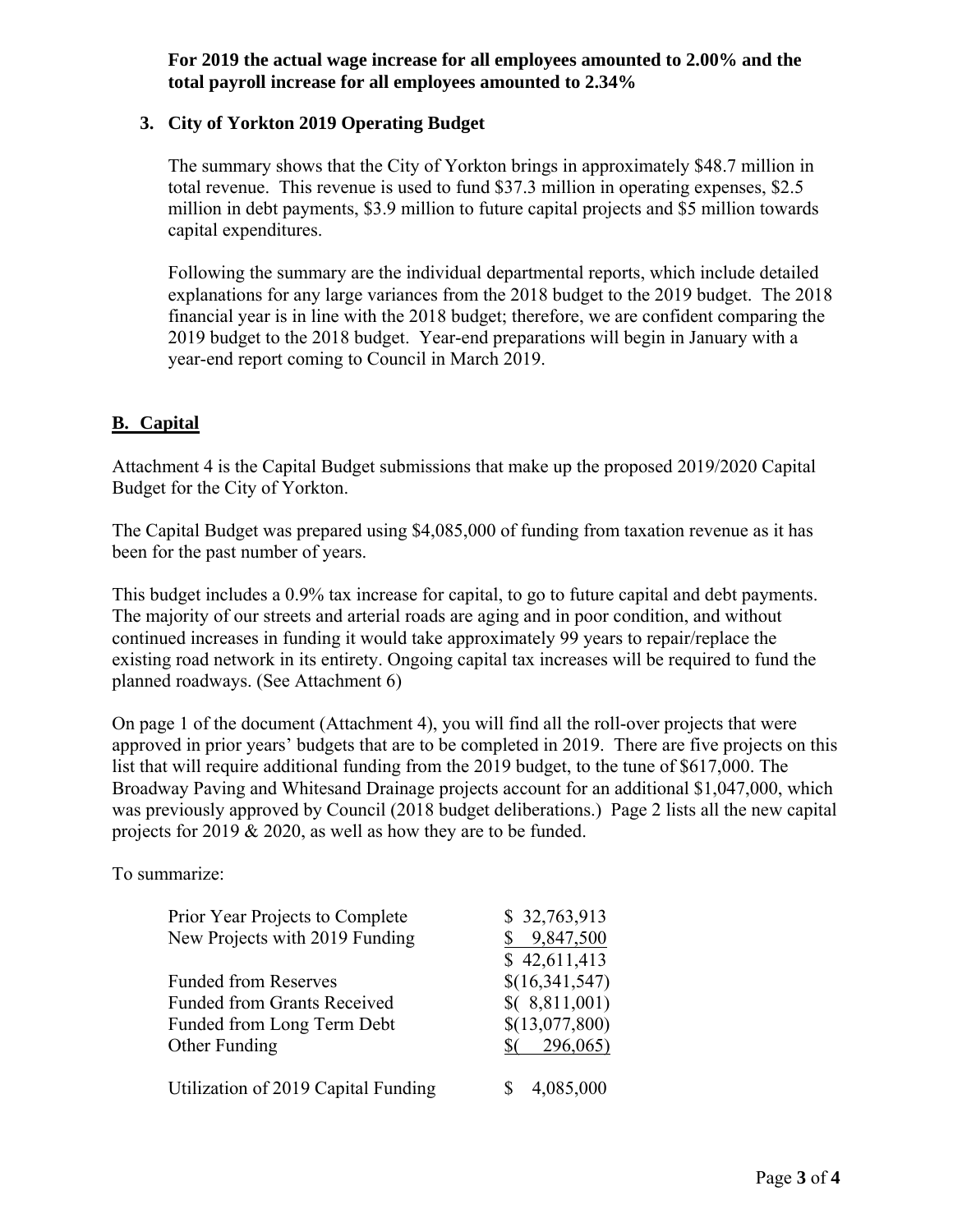# **C. Pie Chart – Where Does the City of Yorkton's Tax Revenue Go! (Operating & Capital)**

Of the \$30,308,000 in revenue, \$24,136,000 comes from property owners paying taxes. The pie chart breaks this down into the various departments. Please note that this is not a breakdown of a property owner's individual tax bill, but rather a breakdown of the \$24,159,000 taxation revenue, which funds both operating and capital expenditures.

# **OPTIONS**:

- 1. That Council direct Administration to publish the December 10, 2018 2019 Operating and 2019/2020 Capital Budget report in its entirety on the City's website for public review, and further that Administration bring a subsequent Budget report to the January 21, 2019 Regular Meeting of Council for adoption.
- 2. Other direction as Council deems appropriate.

# **RECOMMENDATIONS**:

**1. That Council direct Administration to publish the December 10, 2018 2019 Operating and 2019/2020 Capital Budget report in its entirety on the City's website for public review, and further that Administration bring a subsequent Budget report to the January 21, 2019 Regular Meeting of Council for adoption.**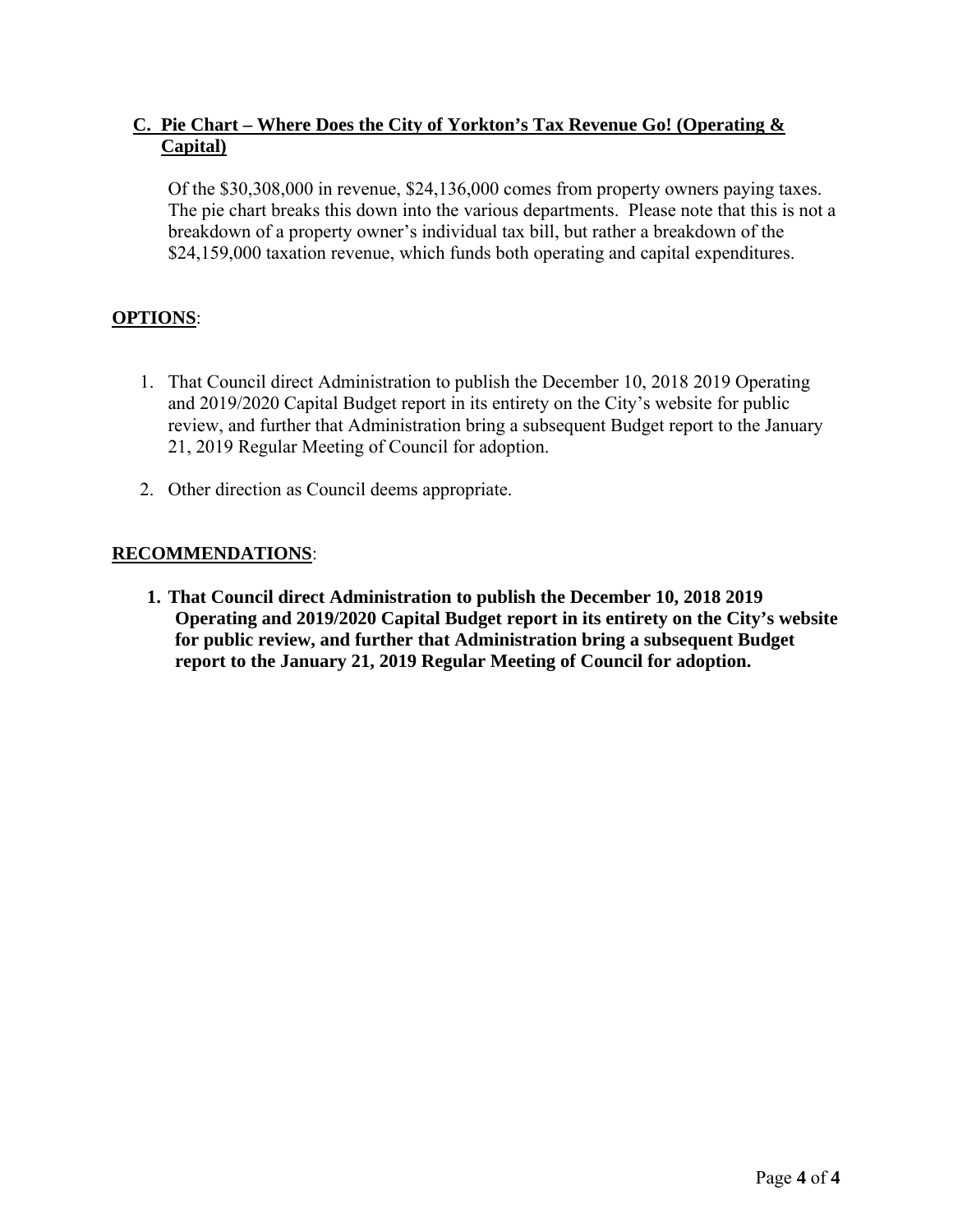# **CITY OF YORKTON BUDGET SUBMISSION REVISION 0 FOR THE YEAR ENDED DECEMBER 31, 2019**

|                                                              | Actual<br>2017     | <b>Budget</b><br>2018 | <b>Budget</b><br>2019 | \$<br>Change | %<br>Change    |       |
|--------------------------------------------------------------|--------------------|-----------------------|-----------------------|--------------|----------------|-------|
| Revenue                                                      |                    |                       |                       |              |                |       |
| Taxes including GIL                                          | 22,378,313         | 23,331,320            | 23,417,000            | 85.680       |                |       |
| <b>Tax Growth</b>                                            | 0                  | 0                     | 147,000               | 147,000      | 0.63%          |       |
| Increase to Taxes                                            | 0<br>0             | $\mathbf 0$<br>0      | 472,000               | 472,000      | 2.00%          | 2.91% |
| Increase for Capital<br><b>Total Taxes</b>                   | 22,378,313         | 23,331,320            | 213,000<br>24,249,000 | 213,000      | 0.90%          |       |
| <b>BID Levy</b>                                              | (110, 377)         | (113,000)             | (113,000)             | $\mathbf 0$  | 0.00%          |       |
| Interest                                                     | 501,882            | 315,715               | 320,880               | 5,165        | 1.64%          |       |
| Surcharges                                                   | 2,715,403          | 2,919,000             | 2,962,500             | 43,500       | 1.49%          |       |
| <b>Municipal Operating Grant</b>                             | 3,079,722          | 2,880,070             | 2,890,070             | 10,000       | 0.35%          |       |
| <b>Total Revenue</b>                                         | 28,564,943         | 29,333,105            | 30,309,450            |              |                |       |
| <b>Net Departmental Expenses</b>                             |                    |                       |                       |              |                |       |
| General                                                      |                    |                       |                       |              |                |       |
| Misc/BID Grant                                               | 100,000            | 100,000               | 100,000               | 0            | 0.00%          |       |
| Legislative/Council                                          | 595,752            | 597,032               | 642,502               | 45,470       | 7.62%          |       |
| Admin                                                        | 2,979,981          | 2,880,366             | 2,963,104             | 82,738       | 2.87%          |       |
| <b>Bylaw Control</b>                                         | 213,913            | 222,900               | 271,684               | 48,784       | 21.89%         |       |
| <b>Total General</b>                                         | 3,889,646          | 3,800,298             | 3,977,290             |              |                |       |
| <b>Protective Services</b>                                   |                    |                       |                       |              |                |       |
| Fire                                                         | 2,414,400          | 2,477,833             | 2,447,551             | (30, 282)    | $-1.22%$       |       |
| <b>RCMP</b>                                                  | 4,091,283          | 4,205,653             | 4,307,612             | 101,959      | 2.42%          |       |
| <b>Total Protective Services</b>                             | 6,505,683          | 6,683,486             | 6,755,163             |              |                |       |
| <b>Community Development Parks &amp; Recreation</b>          |                    |                       |                       |              |                |       |
| Cemetery                                                     | 0                  | 0                     | 70,800                | 70,800       | #DIV/0!        |       |
| Deer Park                                                    | 230,280            | 211,500               | 224,350               | 12,850       | 6.08%          |       |
| Library                                                      | 585,445            | 597,775               | 578,050               | (19, 725)    | $-3.30%$       |       |
| Leisure Services - Admin & Programs                          | 395,248            | 504,655               | 490,827               | (13,828)     | $-2.74%$       |       |
| Leisure Services - Facilities                                | 233,638            | 222,880               | 385,230               | 162,350      | 72.84%         |       |
| Leisure Services - Outdoor & Parks                           | 1,429,272          | 1,498,085             | 1,512,152             | 14,067       | 0.94%          |       |
| Transit                                                      | 295,177            | 320,000               | 318,000               | (2,000)      | $-0.63%$       |       |
| <b>Total Community Development Parks &amp; Recreation</b>    | 3,169,060          | 3,354,895             | 3,579,409             |              |                |       |
| <b>Gallagher Centre</b>                                      |                    |                       |                       |              |                |       |
| Gallagher Centre                                             | 1,261,008          | 1,273,262             | 1,253,050             | (20, 212)    | $-1.59%$       |       |
| Waterpark                                                    | 642,422            | 715,950               | 732,400               | 16,450       | 2.30%          |       |
| <b>Total Gallagher Centre</b>                                | 1,903,430          | 1,989,212             | 1,985,450             |              |                |       |
| <b>Engineering &amp; Asset Management</b>                    |                    |                       |                       |              |                |       |
| Engineering & Asset Management                               | 649,095            | 729,749               | 724,659               | (5,090)      | $-0.70%$       |       |
| Facilities                                                   | 272,492            | 216,100               | 234,562               | 18,462       | 8.54%          |       |
| Fleet                                                        | 68,892             | 79,300                | 0                     | (79, 300)    | $-100.00\%$    |       |
| Traffic Control, Street Lighting & Special Events            | 667,058            | 614,751               | 614,751               | 0            | 0.00%          |       |
| <b>Total Engineering &amp; Asset Management</b>              | 1,657,537          | 1,639,900             | 1,573,972             |              |                |       |
| <b>Planning, Building &amp; Development</b>                  |                    |                       |                       |              |                |       |
| <b>Planning Services</b>                                     | 231,032            | 270,064               | 281,580               | 11,516       | 4.26%          |       |
| <b>Building Services</b>                                     | 40,904             | 14,218                | 3,230                 | (10, 988)    | -77.28%        |       |
| Economic Development                                         | 268,569            | 278,348               | 355,078               | 76,730       | 27.57%         |       |
| Airport<br><b>Total Planning, Building &amp; Development</b> | 119,456<br>659,961 | 87,190<br>649,820     | 113,490<br>753,378    | 26,300       | 30.16%         |       |
|                                                              |                    |                       |                       |              |                |       |
| <b>Public Works</b>                                          | 3,648,350          | 3,965,500             | 4,121,400             | 155,900      | 3.93%          |       |
| Environmental Services                                       |                    |                       |                       |              |                |       |
| Landfill/Garbage                                             | 0                  | $\mathbf 0$           | $\pmb{0}$             | 0            | #DIV/0!        |       |
| <b>Residential Garbage</b>                                   | 0                  | 0                     | $\mathsf 0$           | 0            | #DIV/0!        |       |
| Water & Sewer                                                | (100,000)          | (100.000)             | 0<br>$\bf{0}$         | 100,000      | $-100.00\%$    |       |
| <b>Total Environmental Services</b>                          | (100,000)          | (100,000)             |                       |              |                |       |
| <b>Total Net Departmental Expenses</b>                       | 21,333,667         | 21,983,111            | 22,746,062            |              |                |       |
| Capital, Debt & Reserve Expenditures                         |                    |                       |                       |              |                |       |
| Capital                                                      |                    |                       |                       |              |                |       |
| <b>Capital Expenditures</b>                                  | 4,085,000          | 4,085,000             | 4,085,000             | 0            | 0.00%          |       |
| <b>Future Capital</b>                                        | 1,182,678          | 1,044,523             | 1,257,523             | 213,000      | 20.39%         |       |
| New Deals Gas Tax Grant                                      | (952, 675)         | (980, 879)            | (980, 879)            | 0            | 0.00%          |       |
| <b>Total Capital</b>                                         | 4,315,003          | 4,148,644             | 4,361,644             |              |                |       |
| Debt                                                         |                    |                       |                       | 0            | 0.00%          |       |
| Gallagher Centre                                             | 1,142,936          | 1,151,254             | 1,151,254             | 0            |                |       |
| Dracup<br>Fire Hall                                          | 0<br>640,699       | 696,235               | 696,235               | 0            | 0.00%<br>0.00% |       |
| <b>Total Debt</b>                                            | 1,783,635          | 648,789<br>2,496,278  | 648,789<br>2,496,278  |              |                |       |
|                                                              |                    |                       |                       |              |                |       |
| <b>Reserve Allocation</b>                                    | 705,000            | 705,000               | 705,000               | 0            | 0.00%          |       |
| Total Capital, Debt & Reserve Expenditures                   | 6,803,638          | 7,349,922             | 7,562,922             |              |                |       |
| <b>NET OPERATING &amp; CAPITAL BUDGET</b>                    | 427,638            | 72                    | 466                   |              |                |       |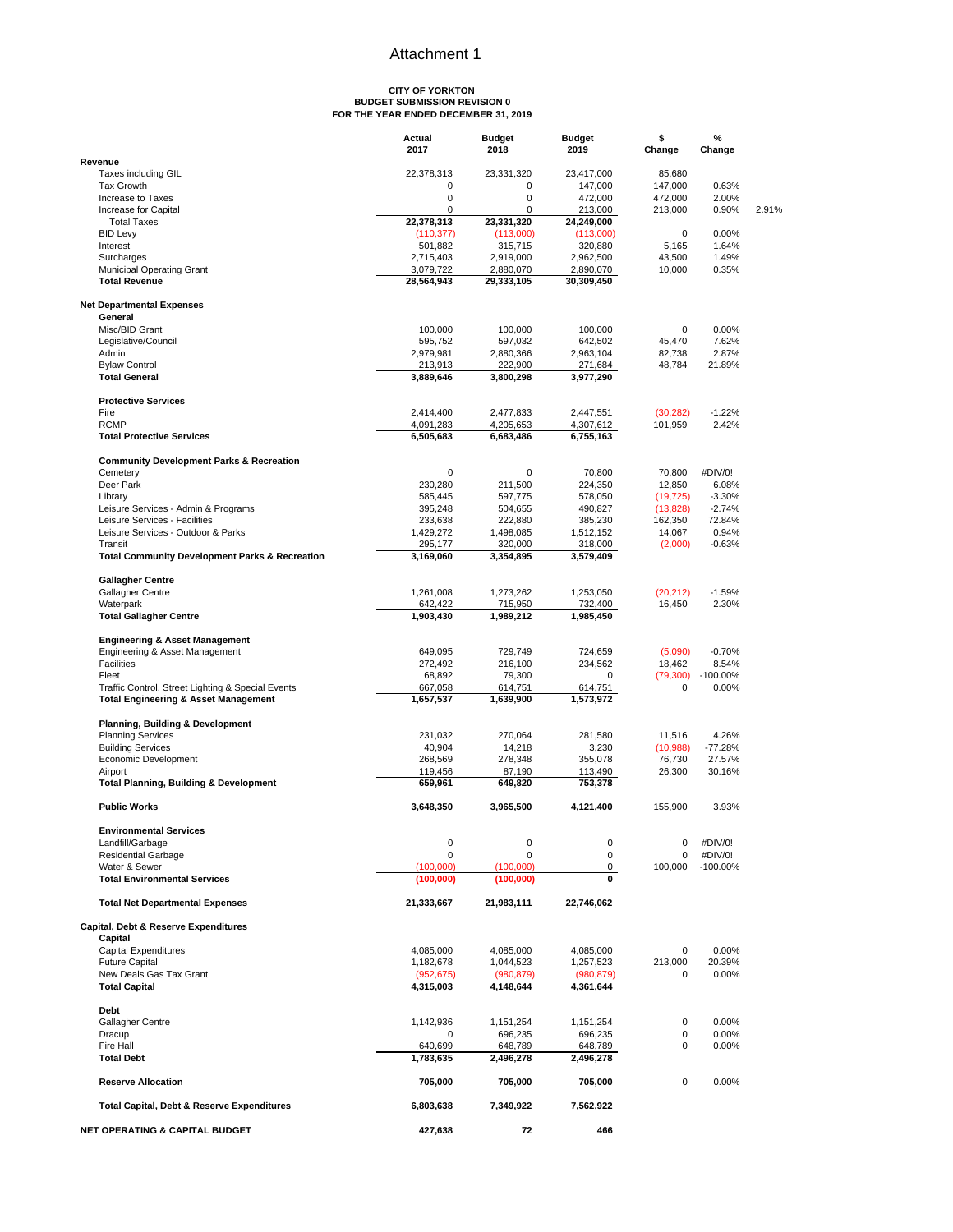#### **City of Yorkton 2019 Wages & Benefits (Total Cost of an Employee) For the Year Ended December 31, 2019**

|                                                                                                      | 2018          | 2019          |                 | %               |
|------------------------------------------------------------------------------------------------------|---------------|---------------|-----------------|-----------------|
|                                                                                                      | <b>Budget</b> | <b>Budget</b> | <b>Increase</b> | <b>Increase</b> |
| Council                                                                                              | 208,600       | 242,140       | 33,540          | 16.08%          |
| City Manager/City Clerk Offices                                                                      | 501,500       | 531,625       | 30,125          | 6.01%           |
| <b>Human Resources</b>                                                                               | 295,800       | 407,135       | 111,335         | 37.64%          |
| Finance/Information Technology                                                                       | 951,400       | 998,220       | 46,820          | 4.92%           |
| <b>City Owned Property</b>                                                                           | 126,900       | 130,090       | 3,190           | 2.51%           |
| <b>Bylaw</b>                                                                                         | 195,100       | 252,900       | 57,800          | 29.63%          |
| <b>Fire Administration</b>                                                                           | 362,300       | 311,790       | (50, 510)       | $-13.94%$       |
| <b>Fire Fighters</b>                                                                                 | 1,996,300     | 1,735,317     | (260, 983)      | $-13.07%$       |
| <b>RCMP Steno's</b>                                                                                  | 589,100       | 597,031       | 7,931           | 1.35%           |
| Cemetery                                                                                             | 178,920       | 106,900       | (72,020)        | $-40.25%$       |
| Deer Park                                                                                            | 355,300       | 365,850       | 10,550          | 2.97%           |
| CDPR Administration & Programming                                                                    | 507,700       | 510,310       | 2,610           | 0.51%           |
| CDPR Parks, Arena & Facilities                                                                       | 1,145,760     | 1,302,180     | 156,420         | 13.65%          |
| Gallagher Centre Administration                                                                      | 308,200       | 312,750       | 4,550           | 1.48%           |
| Gallagher Centre Building Maintenance                                                                | 291,900       | 299,000       | 7,100           | 2.43%           |
| Gallagher Centre Arena                                                                               | 399,200       | 386,300       | (12,900)        | $-3.23%$        |
| <b>Gallagher Centre Events</b>                                                                       | 155,800       | 160,200       | 4,400           | 0.00%           |
| Gallagher Centre Waterpark                                                                           | 939,700       | 992,900       | 53,200          | 5.66%           |
| Engineering & Asset Management                                                                       | 972,900       | 981,987       | 9,087           | 0.93%           |
| Planning                                                                                             | 225,600       | 238,750       | 13,150          | 5.83%           |
| <b>Building</b>                                                                                      | 168,000       | 156,242       | (11,758)        | $-7.00%$        |
| Economic Development                                                                                 | 134,200       | 212,870       | 78,670          | 58.62%          |
| <b>Public Works Administration</b>                                                                   | 778,500       | 859,100       | 80,600          | 10.35%          |
| <b>Public Works Operations</b>                                                                       | 800,480       | 835,600       | 35,120          | 4.39%           |
| Landfill                                                                                             | 224,500       | 228,650       | 4,150           | 1.85%           |
| <b>Residential Garbage</b>                                                                           | 2,120         | 0             | (2, 120)        | $-100.00\%$     |
| <b>Water Administration</b>                                                                          | 818,000       | 908,850       | 90,850          | 11.11%          |
| <b>Water Distribution Operations</b>                                                                 | 489,300       | 414,000       | (75, 300)       | $-15.39%$       |
| <b>Water Plant</b>                                                                                   | 360,000       | 340,000       | (20,000)        | $-5.56%$        |
| Sewer Plant                                                                                          | 387,000       | 400,000       | 13,000          | 3.36%           |
| <b>Total Wages &amp; Benefits</b>                                                                    | 14,870,080    | 15,218,687    | 348,607         | 2.34%           |
| Additional Positions in Budget for 2019 (total cost of the employee)<br><b>Marketing Coordinator</b> |               |               | 51,000          |                 |
|                                                                                                      |               |               |                 |                 |

| <b>Total Wages &amp; Benefits Increase</b>   | 2.34%    |
|----------------------------------------------|----------|
| <b>Increases due to Additional Positions</b> | $0.34\%$ |
| <b>Increases due to Existing Positions</b>   | 2.00%    |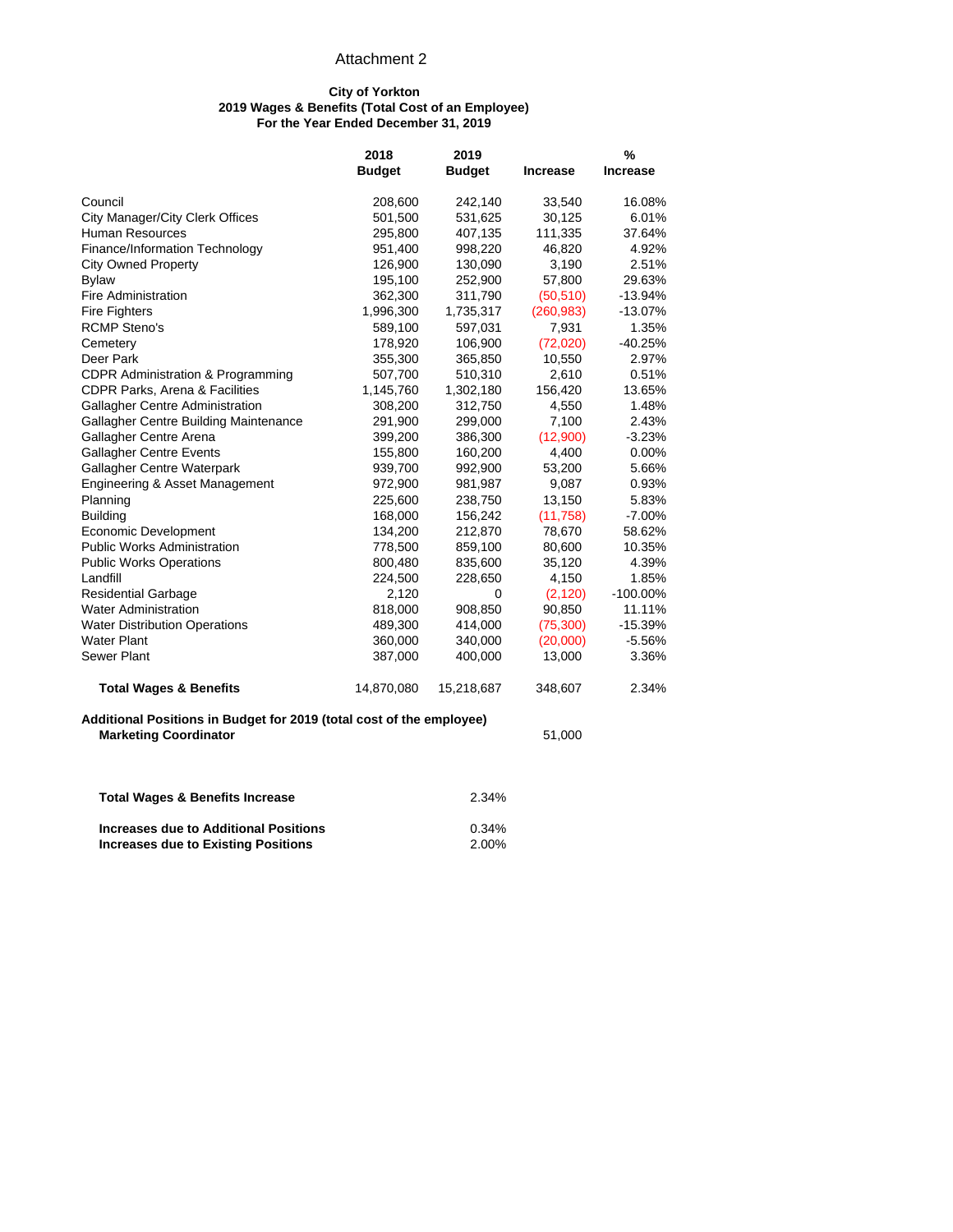#### **City of Yorkton 2019 Operating Budget For the Year Ending December 31, 2019**

|                                                      | Actual      | <b>Budget</b> | <b>Budget</b> | \$          | %           |
|------------------------------------------------------|-------------|---------------|---------------|-------------|-------------|
|                                                      | 2017        | 2018          | 2019          | Change      | Change      |
| <b>Revenues</b>                                      |             |               |               |             |             |
| <b>General Revenue</b>                               | 28,564,943  | 29,333,105    | 30,309,450    | 976,345     | 3.33%       |
| Administrative                                       | 112,619     | 118,100       | 128,500       | 10,400      | 8.81%       |
| Fire                                                 | 493,074     | 389,500       | 403,000       | 13,500      | 3.47%       |
| <b>RCMP</b>                                          | 521,220     | 525,000       | 540,000       | 15,000      | 2.86%       |
| Cemetary                                             | 118,851     | 113,000       | 124,000       | 11,000      | 9.73%       |
| Deer Park                                            | 534,805     | 567,000       | 560,200       | (6,800)     | $-1.20%$    |
| Library                                              | 31,546      | 23,000        | 28,000        | 5,000       | 21.74%      |
| <b>CDPR</b>                                          | 693,499     | 704,830       | 781,494       | 76,664      | 10.88%      |
| Gallagher Centre                                     | 1,646,590   | 1,659,500     | 1,710,300     | 50,800      | 3.06%       |
| Engineering & Asset Management                       | 2,063,838   | 1,737,600     | 1,905,200     | 167,600     | 0.00%       |
| Planning, Building & Development                     | 312,998     | 365,850       | 333,250       | (32,600)    | $-8.91%$    |
| Public Works                                         | 199,177     | 208,000       | 198,000       | (10,000)    | $-4.81%$    |
| Landfill                                             | 1,665,199   | 1,600,000     | 1,828,000     | 228,000     | 14.25%      |
| Recycling & Residential Garbage                      | 1,489,345   | 1,519,000     | 1,642,333     | 123,333     | 8.12%       |
| Water & Sewer                                        | 8,675,205   | 8,083,500     | 8,212,000     | 128,500     | 1.59%       |
|                                                      | 47,122,910  | 46,946,985    | 48,703,727    | 1,756,742   | 3.74%       |
|                                                      |             |               |               |             |             |
| <b>Expenses</b><br>Council                           | 695,752     | 697,032       | 742,502       | 45,470      | 6.52%       |
| Administration                                       | 3,306,514   | 3,221,366     | 3,363,288     | 141,922     | 4.41%       |
| Fire                                                 | 2,907,473   | 2,867,333     | 2,850,551     | (16, 782)   | $-0.59%$    |
| <b>RCMP</b>                                          | 4,612,503   | 4,730,653     | 4,847,612     | 116,959     | 2.47%       |
| Cemetary                                             | 263,549     | 267,758       | 194,800       | (72, 958)   | $-27.25%$   |
| Deer Park                                            | 765,085     | 778,500       | 784,550       | 6,050       | 0.78%       |
| Library                                              | 616,991     | 620,775       | 606,050       | (14, 725)   | $-2.37%$    |
| <b>CDPR</b>                                          | 3,031,833   | 3,235,450     | 3,472,703     | 237,253     | 7.33%       |
| Gallagher Centre                                     | 3,518,020   | 3,613,712     | 3,663,250     | 49,466      | 1.37%       |
| Engineering                                          | 2,938,984   | 2,868,040     | 3,020,659     | 152,619     | 5.32%       |
| Planning, Building & Development                     | 937,959     | 990,670       | 1,051,628     | 60,958      | 6.15%       |
| <b>Public Works</b>                                  | 3,747,527   | 4,225,500     | 4,319,400     | 93,900      | 2.22%       |
| Landfill                                             | 1,428,097   | 1,338,200     | 1,258,850     | (79, 350)   | $-5.93%$    |
| Recycling & Residential Garbage                      | 1,219,643   | 1,415,040     | 1,510,030     | 94,990      | 6.71%       |
| Water & Sewer                                        | 4,774,680   | 5,476,154     | 5,684,438     | 208,284     | 3.80%       |
|                                                      | 34,764,610  | 36,346,183    | 37,370,311    | 1,024,056   | 2.82%       |
|                                                      |             |               |               |             |             |
| <b>Net Revenue over Expenses</b>                     | 12,358,300  | 10,600,802    | 11,333,416    | 732,686     |             |
| <b>Long Term Loan Payments</b>                       | (4,051,362) | (2,496,278)   | (2,496,278)   | (0)         | 0.00%       |
| <b>Capital Expenditures</b>                          | (4,085,000) | (4,085,000)   | (4,085,000)   | $\mathbf 0$ | 0.00%       |
| <b>Capital Grant Revenue</b>                         | 952,675     | 980,879       | 980,879       | $\Omega$    | 0.00%       |
| <b>Transfer from other funds</b>                     | 144,698     | 154,758       | 0             | (154, 758)  | $-100.00\%$ |
| <b>Transfer from (to) Reserves</b>                   | (4,891,673) | (5, 155, 089) | (5,732,551)   | (577, 462)  | 11.20%      |
| <b>Net Operating &amp; Capital Surplus (Deficit)</b> | 427,638     | 72            | 466           | 466         |             |
|                                                      |             |               |               |             |             |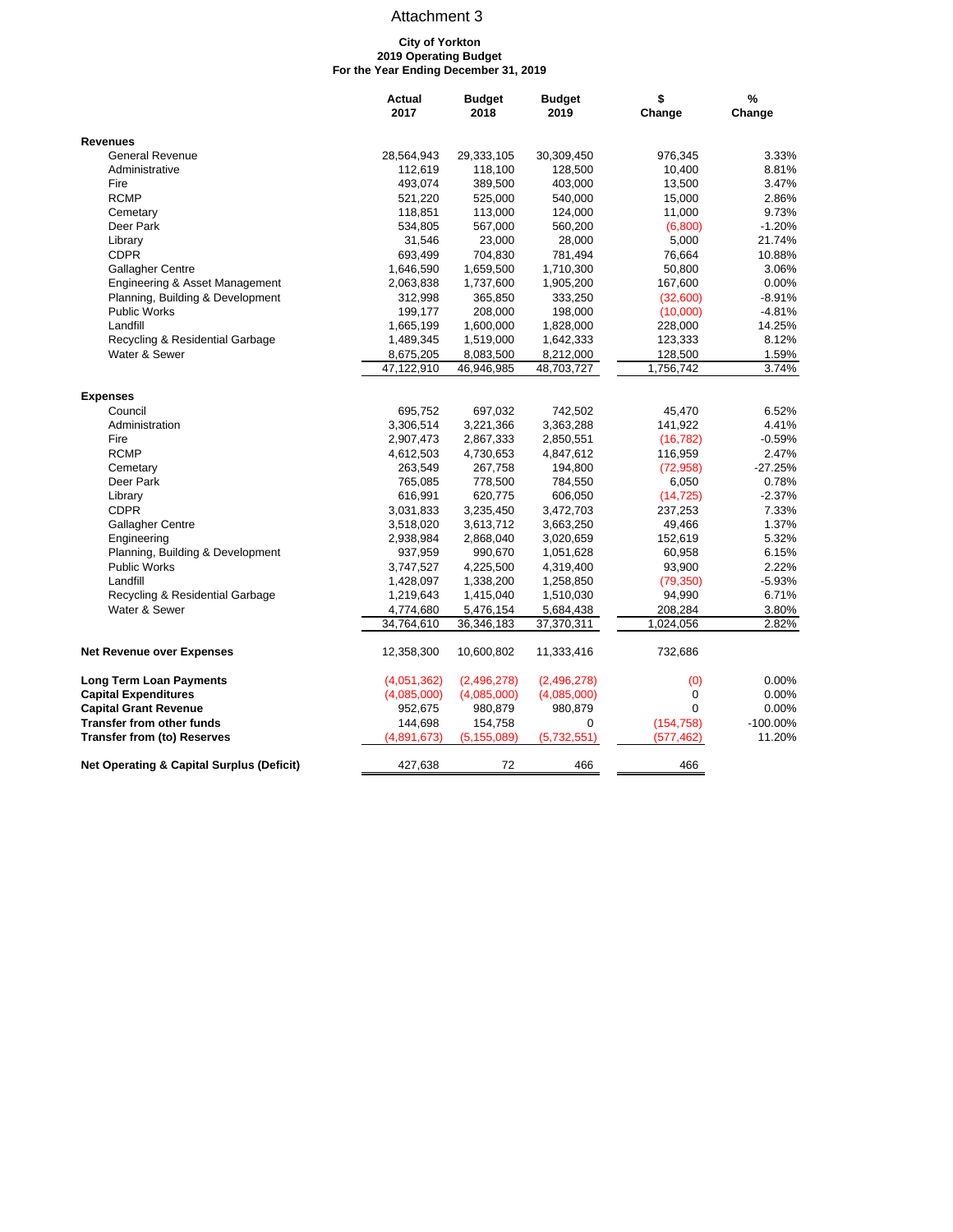#### **For the Year Ending December 31, 2019 City Revenues City of Yorkton**

|                                  | <b>Actual</b><br>2017 | <b>Budget</b><br>2018 | <b>Budget</b><br>2019 | Change  | %<br>Change  |
|----------------------------------|-----------------------|-----------------------|-----------------------|---------|--------------|
| Revenue                          |                       |                       |                       |         |              |
| Taxes including Grants In Lieu   | 22,739,663            | 23,318,320            | 24,236,000            | 917,680 | $3.94\%$ (1) |
| Tax Losses                       | (471, 727)            | (100,000)             | (100,000)             | 0       |              |
| Interest Income                  | 501.882               | 315.715               | 320.880               | 5.165   | 1.64%        |
| Crown Surcharges                 | 2,715,403             | 2,919,000             | 2,962,500             | 43.500  | 1.49%        |
| <b>Municipal Operating Grant</b> | 3,079,722             | 2,880,070             | 2,890,070             | 10.000  | 0.35%        |
|                                  | 28,564,943            | 29,333,105            | 30,309,450            | 976.345 | 3.33%        |

**(1)** Tax increase to ratepayers is at 2.9%, remainder is from growth in 2018 and projected growth 2019.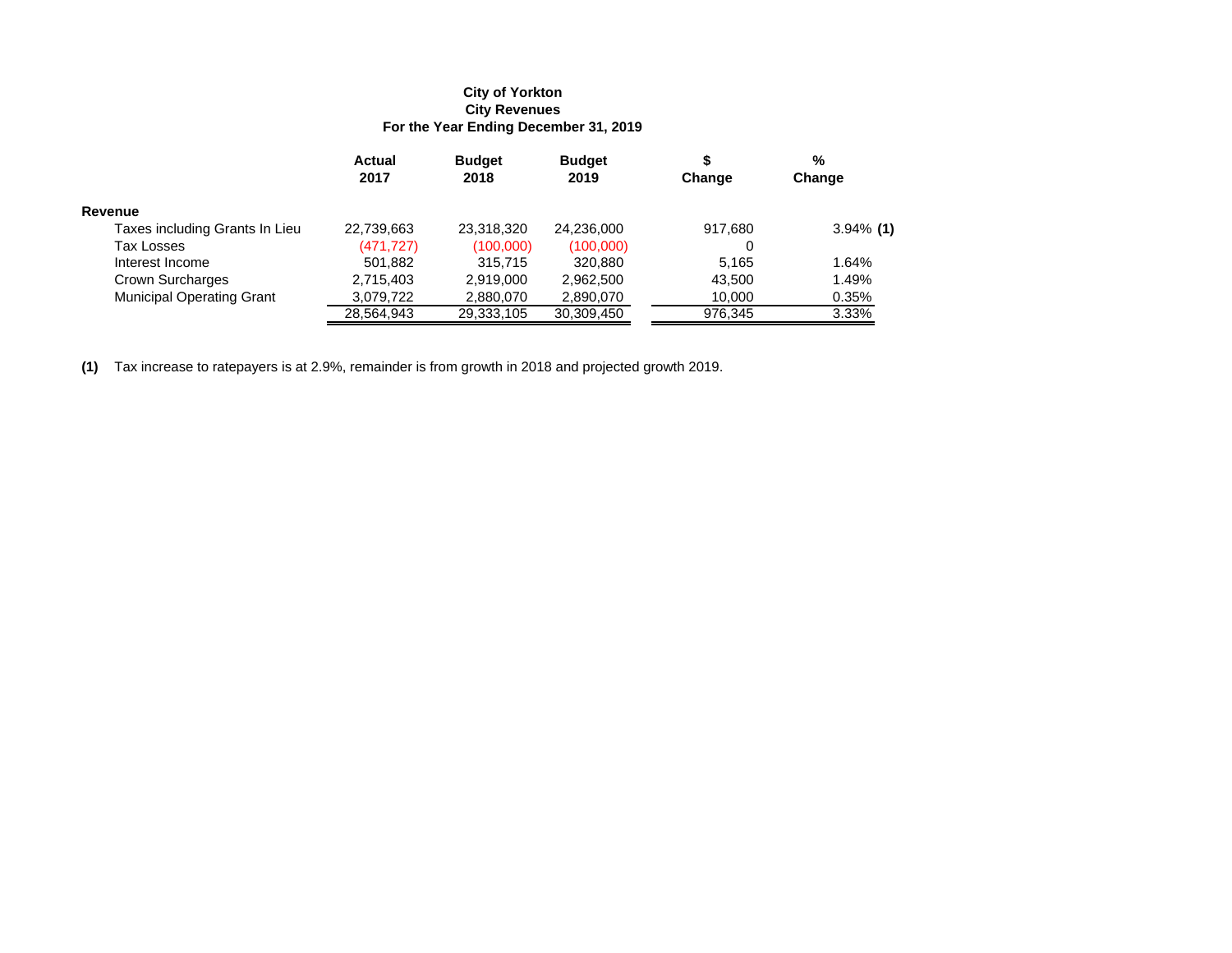### **For the Year Ending December 31, 2019 Legislative Expenditures City of Yorkton**

|                           | <b>Actual</b><br>2017 | <b>Budget</b><br>2018 | <b>Budget</b><br>2019 | \$<br>Change | %<br>Change |
|---------------------------|-----------------------|-----------------------|-----------------------|--------------|-------------|
| <b>Expenses</b>           |                       |                       |                       |              |             |
| Council remuneration      | 209,158               | 221,200               | 254,740               | 33,540       | 15.16% (1)  |
| City promotional          | 12,442                | 10,000                | 15,000                | 5,000        | 50.00%      |
| Office expense            | 63,268                | 65,812                | 68,742                | 2,930        | 4.45%       |
| Election expense          | 206                   | 3.600                 | 3,600                 | 0            | $0.00\%$    |
| Receptions & recognitions | 6,650                 | 7.000                 | 7.000                 | 0            | $0.00\%$    |
| Grants and donations      | 222,588               | 222,420               | 224.420               | 2,000        | 0.90%       |
| <b>Facility rebates</b>   | 181,440               | 167,000               | 169,000               | 2,000        | 1.20%       |
|                           | 695,752               | 697,032               | 742,502               | 45,470       | 6.52%       |

**(1)** Increase for council remuneration + benefits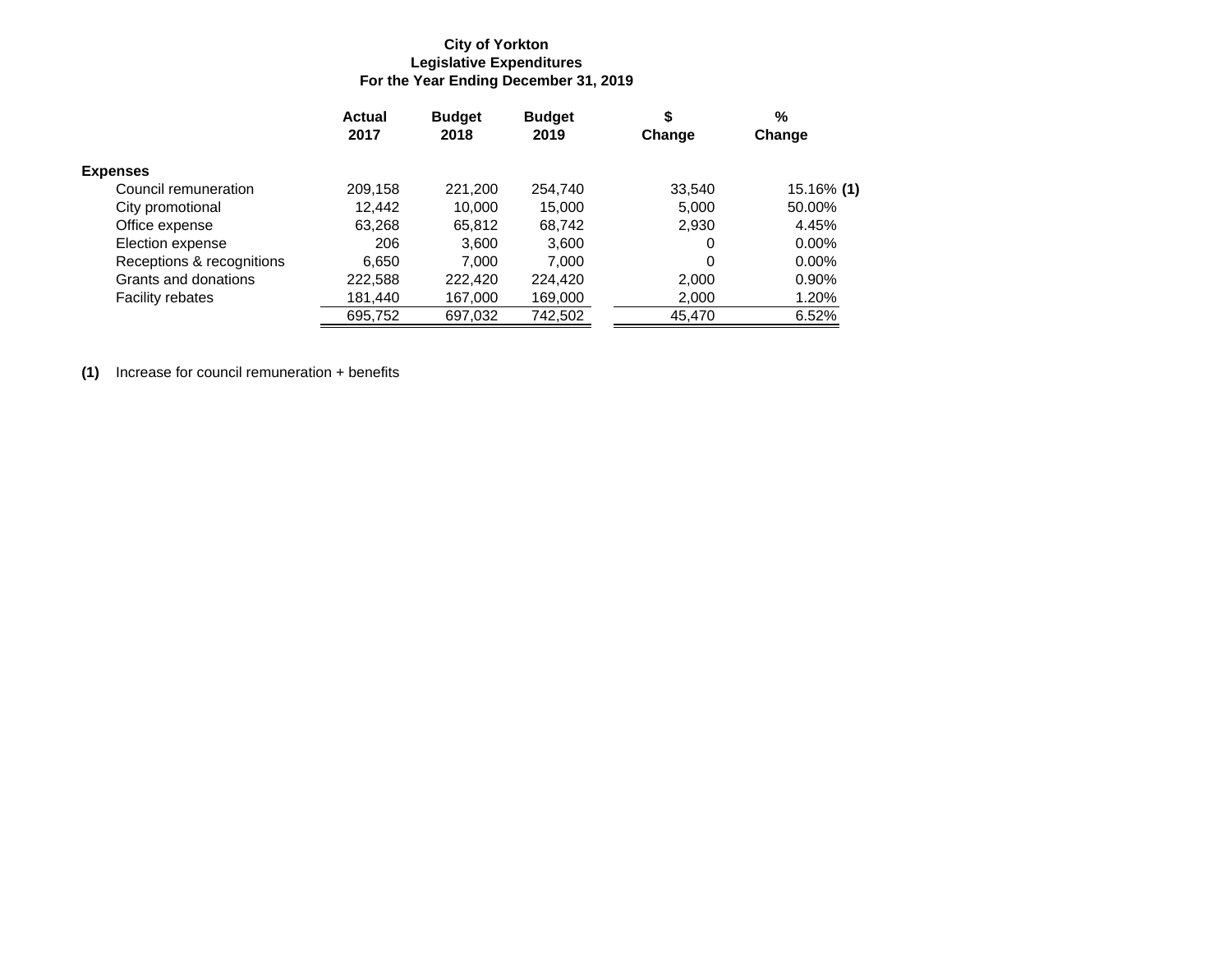### **For the Year Ending December 31, 2019 Administrative Net Departmental Expenditures City of Yorkton**

|                                  | <b>Actual</b><br>2017 | <b>Budget</b><br>2018 | <b>Budget</b><br>2019 | \$<br>Change | %<br>Change       |
|----------------------------------|-----------------------|-----------------------|-----------------------|--------------|-------------------|
| <b>Revenues</b>                  |                       |                       |                       |              |                   |
| Leased Land                      | 32,884                | 31,600                | 32,000                | 400          | 1.27%             |
| <b>Office Services</b>           | 20,250                | 7,500                 | 7,500                 | 0            | 0.00%             |
| <b>Bylaw Services</b>            | 41,614                | 52,000                | 66,000                | 14,000       | 26.92% (1)        |
| Parking Fees                     | 17,871                | 27,000                | 23,000                | (4,000)      | $-14.81%$         |
|                                  | 112,619               | 118,100               | 128,500               | 10,400       | 8.81%             |
| <b>Expenses</b>                  |                       |                       |                       |              |                   |
| <b>City Manager/City Clerk</b>   | 579,655               | 581,273               | 587,289               | 6,016        | 1.03%             |
| Human Resources                  | 423,453               | 411,959               | 535,430               | 123,471      | 29.97%            |
| Finance/Information Technology   | 1,032,894             | 1,084,234             | 1,031,885             | (52, 349)    | $-4.83%$          |
| <b>City Administration</b>       | 995,978               | 838,000               | 843,000               | 5,000        | 0.60%             |
| <b>City Owned Property</b>       | 1,135                 | 4,000                 | 5,000                 | 1,000        | 25.00%            |
| Bylaw                            | 255,484               | 274,900               | 319,334               | 44,434       | 16.16% <b>(2)</b> |
| Parking                          | 17,914                | 27,000                | 41,350                | 14,350       | 53.15%            |
|                                  | 3,306,514             | 3,221,366             | 3,363,288             | 141,922      | 4.41%             |
| <b>Net Expenses over Revenue</b> | 3,193,895             | 3,103,266             | 3,234,788             | 131,522      | 4.24%             |

**(1)** Addition of CSO Officer has potential for more enforcement revenues

**(2)** CSO Salary included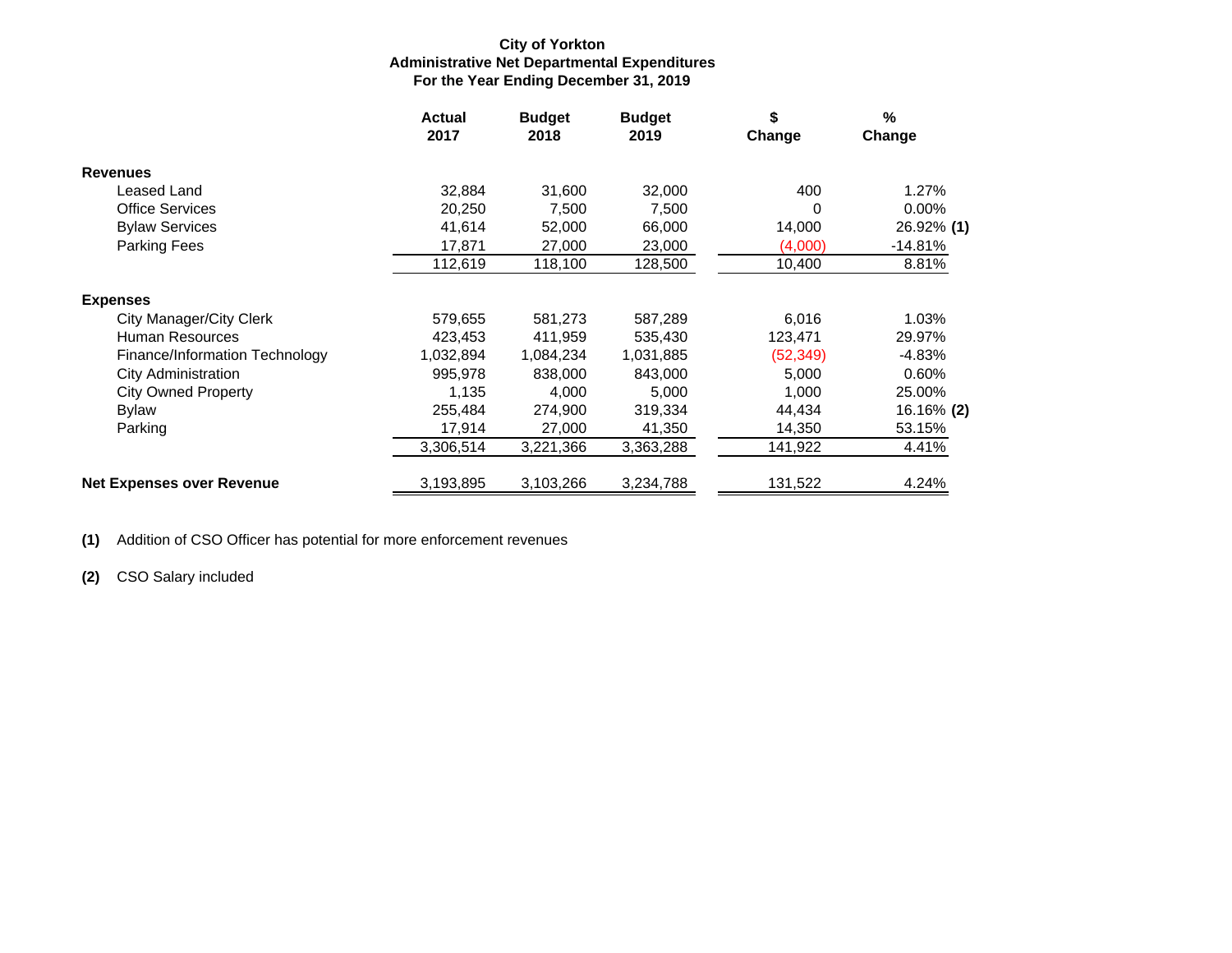#### **For the Year Ending December 31, 2019 Fire Protective Services Net Departmental Expenditures City of Yorkton**

|                                   | <b>Actual</b><br>2017 | <b>Budget</b><br>2018 | <b>Budget</b><br>2019 | \$<br>Change | $\%$<br>Change |
|-----------------------------------|-----------------------|-----------------------|-----------------------|--------------|----------------|
| <b>Revenues</b>                   |                       |                       |                       |              |                |
| <b>Fire Service Fees</b>          | 62,233                | 55,500                | 63,000                | 7,500        | 13.51%         |
| Fire Service Agreements           | 430,841               | 334,000               | 340,000               | 6,000        | 1.80%          |
|                                   | 493,074               | 389,500               | 403,000               | 13,500       | 3.47%          |
| <b>Expenses</b>                   |                       |                       |                       |              |                |
| Administration                    | 531.029               | 454.428               | 404,898               | (49,530)     | $-10.90\%$ (3) |
| <b>Prevention &amp; Education</b> | 13,487                | 20,300                | 20,000                | (300)        | $-1.48%$       |
| Operations & Suppression          | 2,156,223             | 1,964,300             | 1,946,308             | (17,992)     | $-0.92\%$ (1)  |
| Training                          | 12.109                | 49.500                | 57.500                | 8.000        | 16.16%         |
| Equipment                         | 88,755                | 279,820               | 317,820               | 38,000       | 13.58% (2)     |
| <b>Hall Maintenance</b>           | 99,350                | 83,350                | 88,390                | 5,040        | 6.05%          |
| <b>Emergency Measures</b>         | 6,521                 | 15,635                | 15,635                | 0            | $0.00\%$       |
|                                   | 2,907,473             | 2,867,333             | 2,850,551             | (16, 782)    | $-0.59%$       |
| <b>Net Expenses over Revenue</b>  | 2,414,400             | 2,477,833             | 2,447,551             | (30, 282)    | $-1.22%$       |

**(1)** New union contract allows more room for temporary fire fighters, reducing total staffing and overtime costs significantly

**(2)** Increase to annual equipment reserve transfer - Fire Engine prices increase

**(3)** Only one deputy fire chief in the current year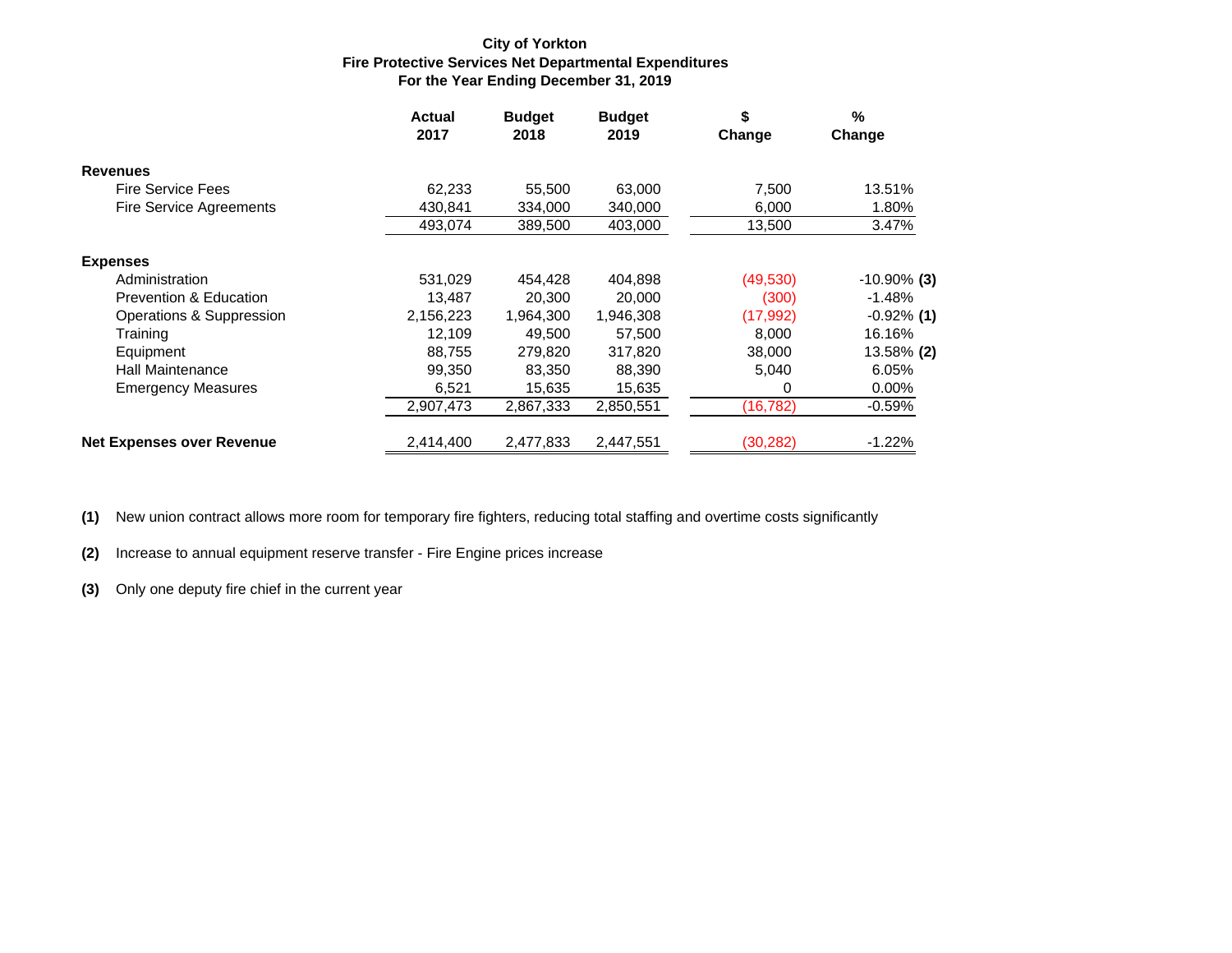#### **For the Year Ending December 31, 2019 RCMP Protective Services Net Departmental Expenditures City of Yorkton**

|                                      | Actual<br>2017 | <b>Budget</b><br>2018 | <b>Budget</b><br>2019 | \$<br>Change | %<br>Change  |
|--------------------------------------|----------------|-----------------------|-----------------------|--------------|--------------|
| <b>Revenues</b>                      |                |                       |                       |              |              |
| Court fines & criminal record checks | 191.220        | 195.000               | 210,000               | 15.000       | 7.69%        |
| <b>Provincial Government funding</b> | 330,000        | 330,000               | 330,000               | 0            | $0.00\%$     |
|                                      | 521,220        | 525,000               | 540,000               | 15.000       | 2.86%        |
| <b>Expenses</b>                      |                |                       |                       |              |              |
| Administration                       | 784.421        | 798.153               | 825.612               | 27.459       | 3.44%        |
| <b>Federal Contract</b>              | 3,828,081      | 3,932,500             | 4.022.000             | 89.500       | $2.28\%$ (1) |
|                                      | 4,612,503      | 4,730,653             | 4,847,612             | 116,959      | 2.47%        |
| <b>Net Expenses over Revenue</b>     | 4,091,283      | 4,205,653             | 4,307,612             | 101,959      | 2.42%        |

**(1)** RCMP Costs per member worked out to approximately \$153,000 per member. We have budgetted for approximately \$150,000 per member, given there are typically vacancies in the year.

There are additional costs included for Commissionaires as well - this added \$17,000.

#### **RCMP Submitted the following increases to staffing for consideration:**

Increase budget per member to \$150,100 - this was reduced to \$149,000 to keep in line with 2% operating increase

Addition of an additional 3/4 Steno position, for a cost increase of approximately \$45,000 - this was denied again to keep in line with 2%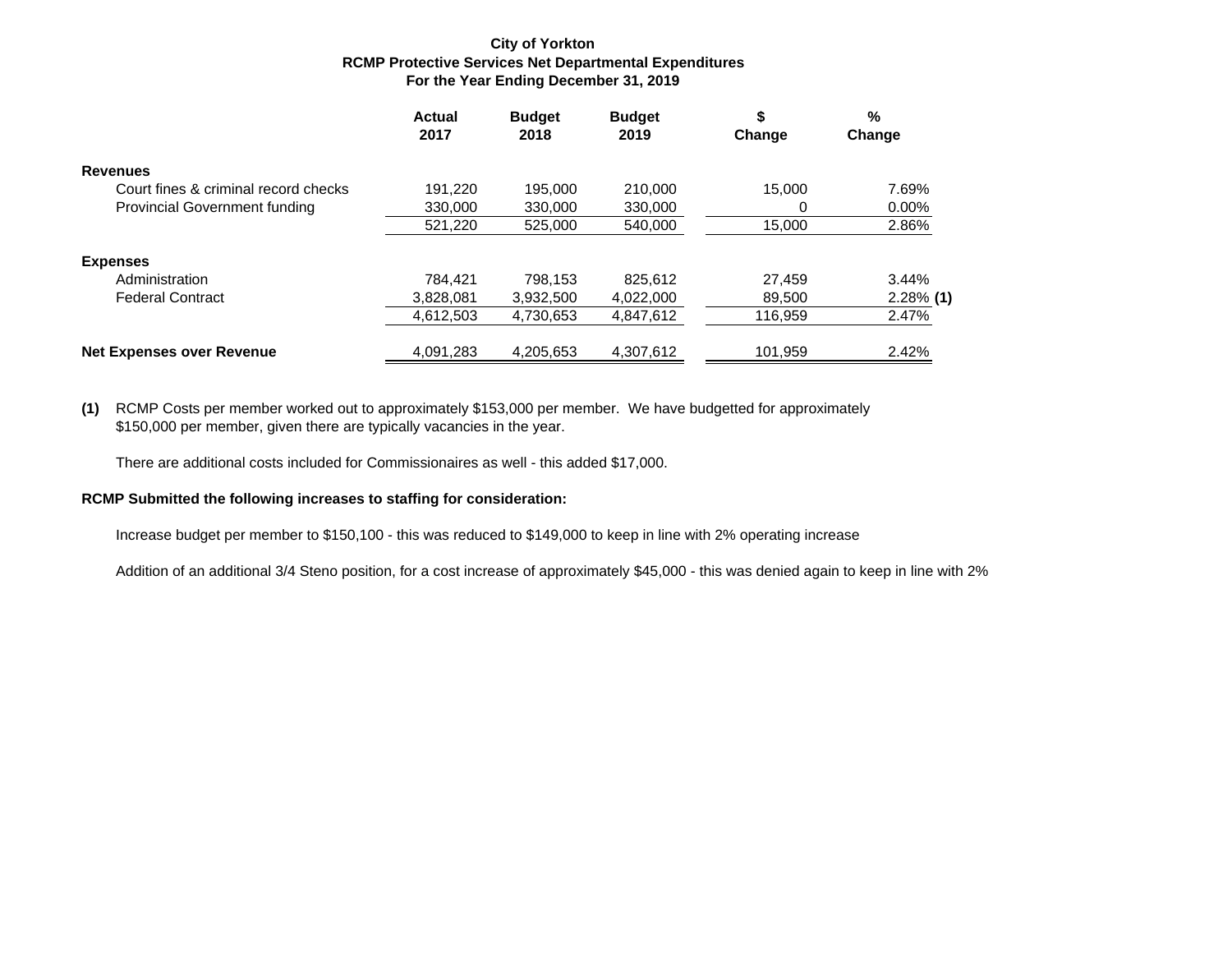#### **For the Year Ending December 31, 2019 Cemetery Net Departmental Expenditures City of Yorkton**

|                                                  | <b>Actual</b><br>2017 | <b>Budget</b><br>2018 | <b>Budget</b><br>2019 | \$<br>Change | %<br>Change     |
|--------------------------------------------------|-----------------------|-----------------------|-----------------------|--------------|-----------------|
| <b>Revenues</b>                                  |                       |                       |                       |              |                 |
| Sales, permits & fees                            | 118.851               | 113,000               | 124,000               | 11,000       | 9.73%           |
|                                                  | 118,851               | 113,000               | 124,000               | 11,000       | 9.73%           |
| <b>Expenses</b>                                  |                       |                       |                       |              |                 |
| Administration & Maintenance                     | 263,549               | 267,758               | 194,800               | (72,958)     | $-27.25%$       |
|                                                  | 263.549               | 267,758               | 194,800               | (72, 958)    | $-27.25%$       |
| <b>Net Expenses over Revenue</b>                 | 144.697               | 154.758               | 70.800                | (83,958)     | $-54.25%$       |
| <b>Transfer from Perpetual Care Fund Reserve</b> | (144, 698)            | (154, 758)            | 0                     | 154,758      | $-100.00\%$ (1) |
|                                                  | (0)                   | 0                     | 70,800                | 70,800       | $0.00\%$        |

**(1)** The Perpetual Care Fund Reserve has been depleted, and thus the majority of costs with the Cemetary have no longer been allocated from parks / grass cutting etc.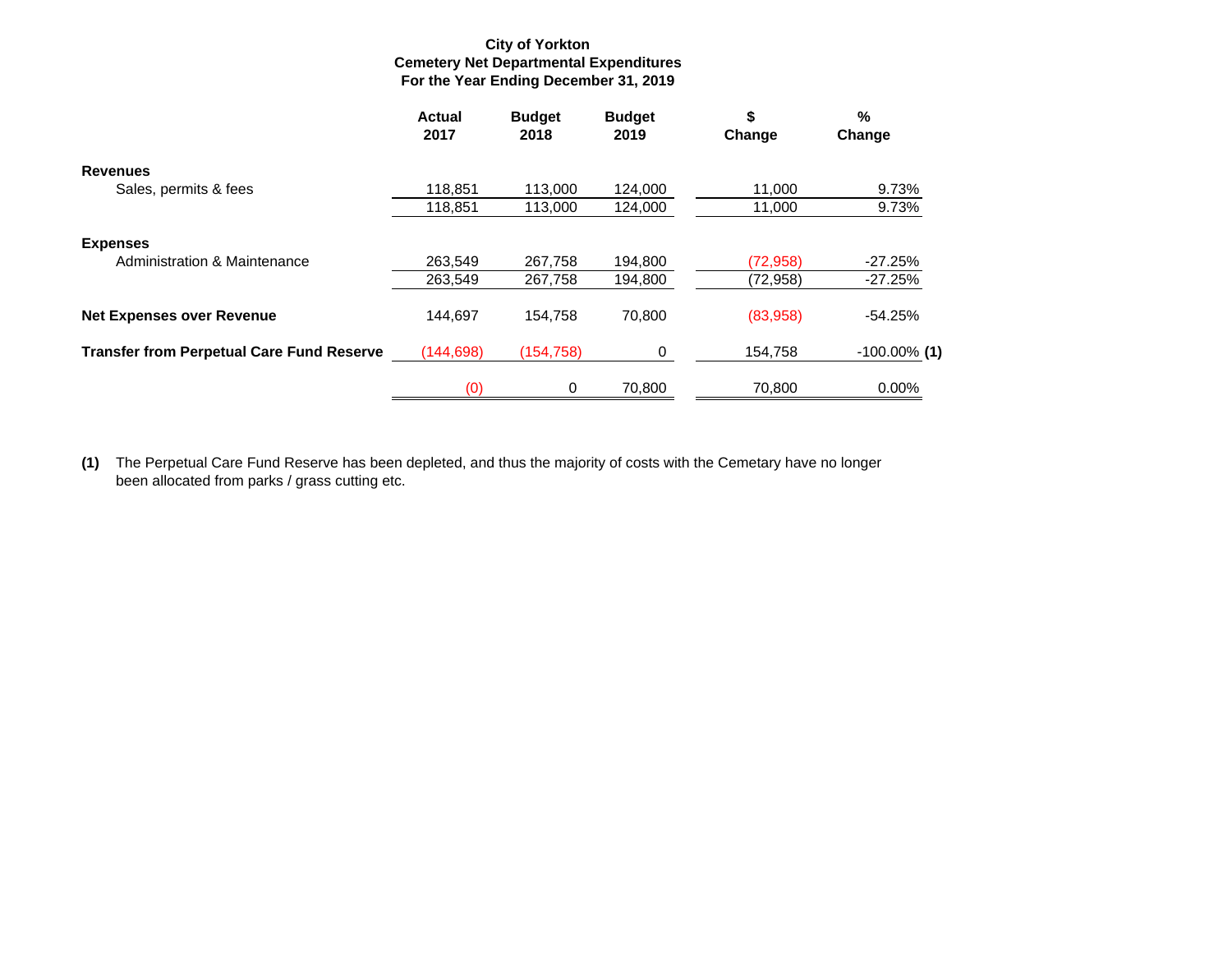### **For the Year Ending December 31, 2019 Deer Park Net Departmental Expenditures City of Yorkton**

|                                   | Actual<br>2017 | <b>Budget</b><br>2018 | <b>Budget</b><br>2019 | \$<br>Change | %<br>Change |
|-----------------------------------|----------------|-----------------------|-----------------------|--------------|-------------|
| <b>Revenues</b>                   |                |                       |                       |              |             |
| Fees, season passes & tournaments | 426.977        | 454.000               | 452,200               | (1,800)      | $-0.40%$    |
| Concession commission             | 4,828          | 10.000                | 5.000                 | (5,000)      | $-50.00\%$  |
| Fleet equipment rental recovery   | 103.000        | 103.000               | 103.000               | O            | $0.00\%$    |
|                                   | 534,805        | 567,000               | 560,200               | (6,800)      | $-1.20%$    |
| <b>Expenses</b>                   |                |                       |                       |              |             |
| Administration                    | 137,678        | 92.500                | 91.000                | (1,500)      | $-1.62%$    |
| <b>Golf Course</b>                | 465,129        | 522,000               | 533,050               | 11,050       | 2.12%       |
| Clubhouse                         | 73.922         | 61.000                | 57,500                | (3,500)      | $-5.74%$    |
| Fleet equipment                   | 88,356         | 103,000               | 103,000               |              | 0.00%       |
|                                   | 765.085        | 778,500               | 784,550               | 6,050        | 0.78%       |
| <b>Net Expenses over Revenue</b>  | 230,280        | 211,500               | 224,350               | 12,850       | 6.08%       |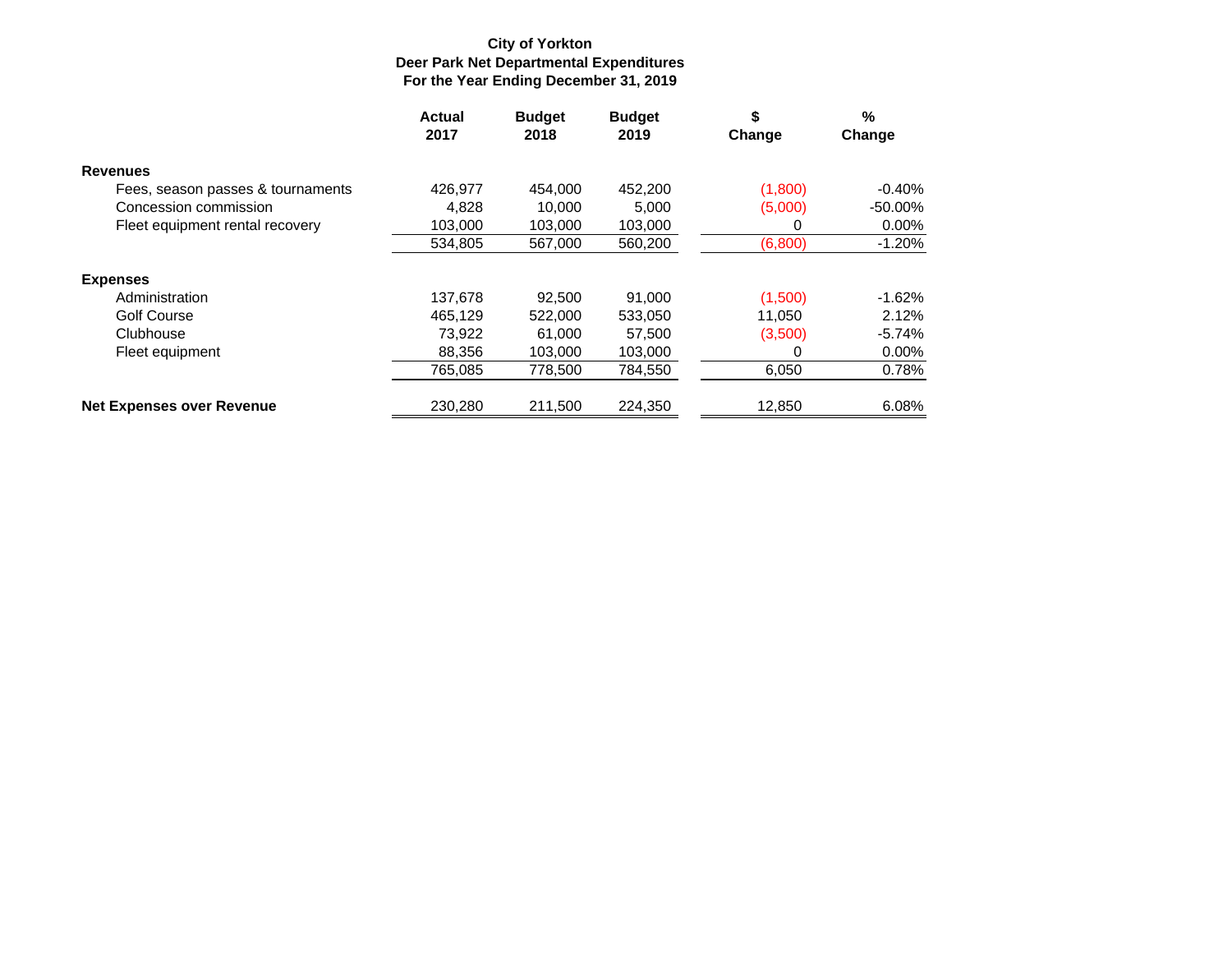### **For the Year Ending December 31, 2019 Library Net Departmental Expenditures City of Yorkton**

|                                  | <b>Actual</b><br>2017 | <b>Budget</b><br>2018 | <b>Budget</b><br>2019 | \$<br>Change | %<br>Change |
|----------------------------------|-----------------------|-----------------------|-----------------------|--------------|-------------|
| <b>Revenues</b>                  |                       |                       |                       |              |             |
| Rental income                    | 9.609                 | 8.000                 | 8.000                 | 0            | $0.00\%$    |
| Fees and other revenue           | 21,938                | 15,000                | 20,000                | 5,000        | 25.00%      |
|                                  | 31,546                | 23,000                | 28,000                | 5,000        | 21.74%      |
| <b>Expenses</b>                  |                       |                       |                       |              |             |
| <b>Building maintenance</b>      | 183,753               | 186,575               | 171,850               | (14, 725)    | $-7.89%$    |
| Operations                       | 50.131                | 49.200                | 49.200                | 0            | $0.00\%$    |
| Regional levy requistion         | 383,107               | 385,000               | 385,000               |              | $0.00\%$    |
|                                  | 616,991               | 620,775               | 606,050               | (14,725)     | $-2.37%$    |
| <b>Net Expenses over Revenue</b> | 585.445               | 597.775               | 578.050               | (19, 725)    | $-3.30%$    |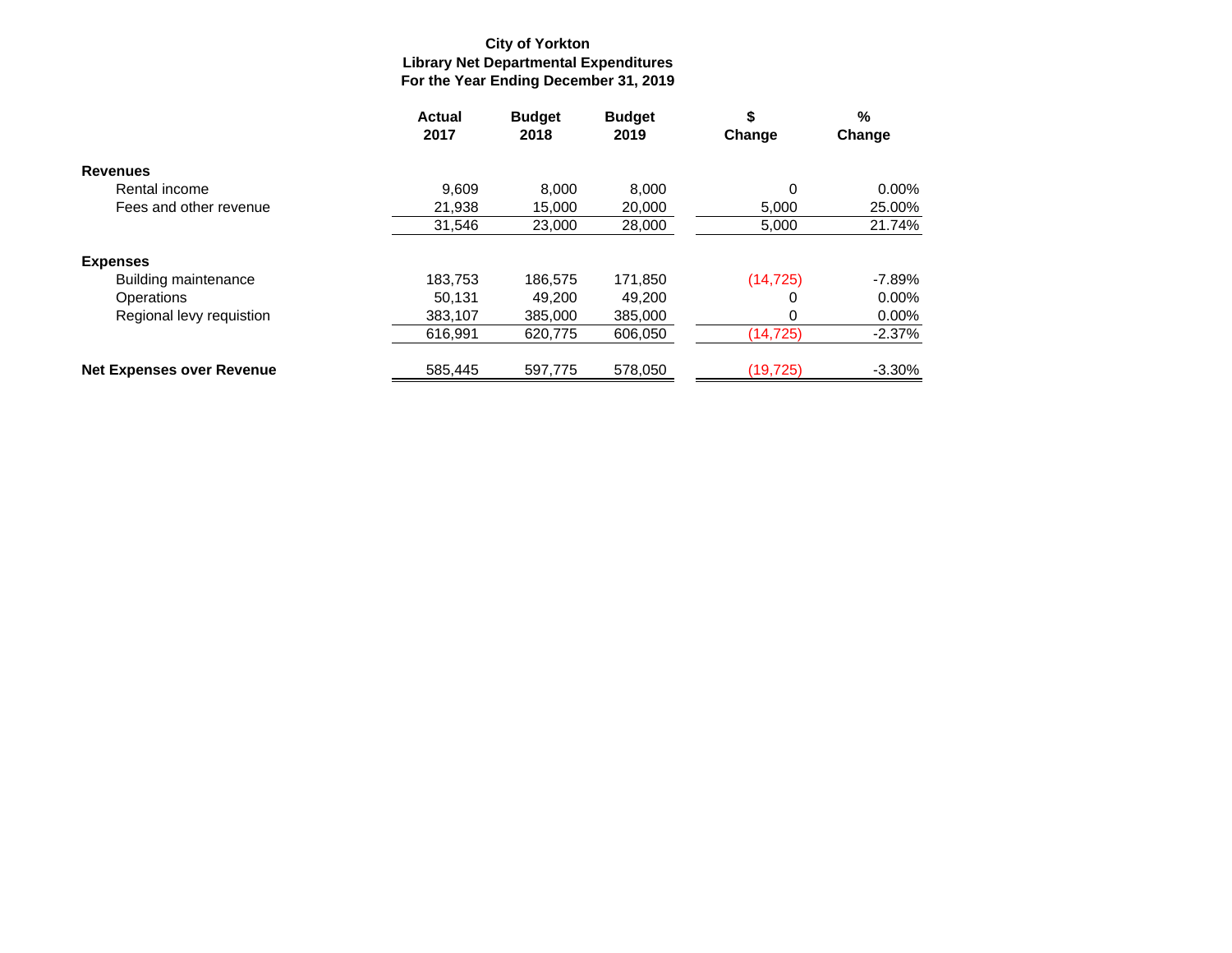#### **For the Year Ending December 31, 2019 CDPR Admin & Programing Net Departmental Expenditures City of Yorkton**

|                                  | <b>Actual</b><br>2017 | <b>Budget</b><br>2018 | <b>Budget</b><br>2019 | \$<br>Change | $\frac{9}{6}$<br>Change |
|----------------------------------|-----------------------|-----------------------|-----------------------|--------------|-------------------------|
| <b>Revenues</b>                  |                       |                       |                       |              |                         |
| Fees                             | 49,870                | 32,500                | 41,500                | 9,000        | 27.69%                  |
| Transit                          | 92,797                | 93,000                | 95,000                | 2,000        | $0.00\%$                |
| Grant revenue                    | 176,361               | 179,630               | 211,994               | 32,364       | 18.02% (1)              |
|                                  | 319,027               | 305,130               | 348,494               | 43,364       | 14.21%                  |
| <b>Expenses</b>                  |                       |                       |                       |              |                         |
| Administration                   | 239,065               | 332,000               | 320,260               | (11, 740)    | $-3.54\%$ (2)           |
| Heritage                         | 23,780                | 23,355                | 24,217                | 862          | 3.69%                   |
| <b>Transit Contract</b>          | 369,619               | 388,000               | 388,000               | 0            | $0.00\%$                |
| <b>Bus Shelters Maintenance</b>  | 3,354                 | 10,000                | 10,000                | 0            | 0.00%                   |
| Programming                      | 358,635               | 361,430               | 399,844               | 38,414       | 10.63% (1)              |
|                                  | 994,453               | 1,114,785             | 1,142,321             | 27,536       | 2.47%                   |
| <b>Net Expenses over Revenue</b> | 675,425               | 809,655               | 793,827               | (15, 828)    | $-1.95%$                |
| <b>Transfer to Reserves</b>      | 15,000                | 15,000                | 15,000                | 0            | 0.00%                   |
|                                  | 690,425               | 824,655               | 808,827               | (15, 828)    | $-1.92%$                |

**(1)** Increased programming grant and offsetting expenditures

**(2)** Building & Maintenance personnell have been removed from Administration, and are now in Facilities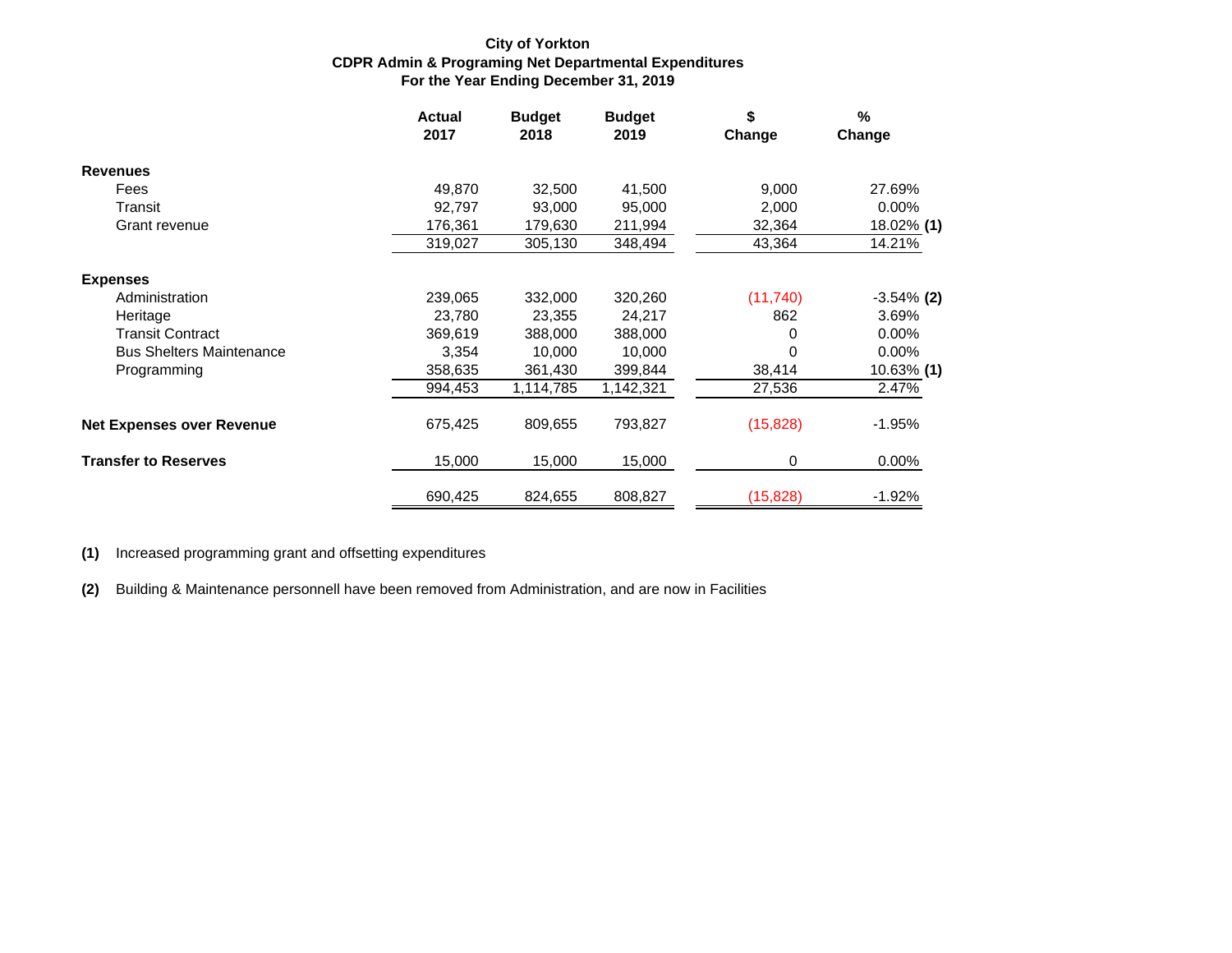#### **For the Year Ending December 31, 2019 CDPR Facilities Net Departmental Expenditures City of Yorkton**

|                                  | <b>Actual</b><br>2017 | <b>Budget</b><br>2018 | <b>Budget</b><br>2019 | \$<br>Change | %<br>Change |
|----------------------------------|-----------------------|-----------------------|-----------------------|--------------|-------------|
| <b>Revenues</b>                  |                       |                       |                       |              |             |
| Godfrey Dean                     | 37,222                | 40.400                | 45.000                | 4,600        | 11.39%      |
| Kinsmen Arena                    | 211,384               | 224,500               | 234,500               | 10,000       | 4.45%       |
| Gloria Hayden                    | 45,776                | 45,000                | 47,000                | 2,000        | 4.44%       |
| Tourism                          | 17,552                | 19,800                | 20,000                | 200          | 1.01%       |
|                                  | 311,935               | 329,700               | 346,500               | 16,800       | 5.10%       |
| <b>Expenses</b>                  |                       |                       |                       |              |             |
| Godfrey Dean                     | 78.493                | 79,400                | 78,950                | (450)        | $-0.57%$    |
| Kinsmen Arena                    | 317,576               | 329,080               | 336,575               | 7,495        | 2.28%       |
| Gloria Hayden                    | 116,610               | 113,600               | 122,350               | 8,750        | 7.70%       |
| <b>Facility Maintenance</b>      | 0                     | $\Omega$              | 163,355               | 163,355      | 100.00% (1) |
| Tourism                          | 32,894                | 30,500                | 30,500                | 0            | $0.00\%$    |
|                                  | 545,572               | 552,580               | 731,730               | 179,150      | 32.42%      |
| <b>Net Expenses over Revenue</b> | 233,638               | 222,880               | 385,230               | 162,350      | 72.84%      |

**(1)** Two positions have been moved over from Administration for facility maintenance, as well as their vehicles and costs.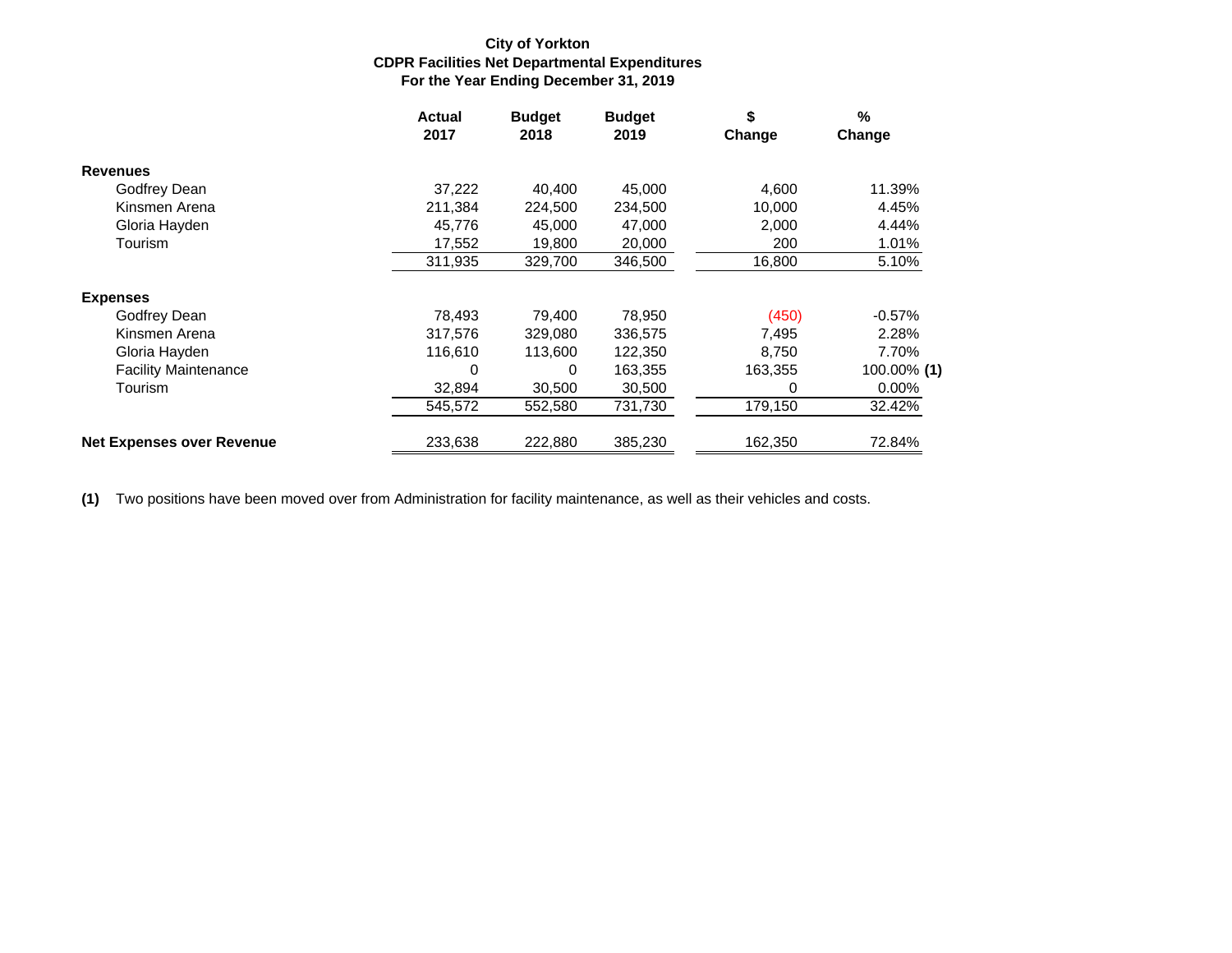### **For the Year Ending December 31, 2019 CDPR Parks Net Departmental Expenditures City of Yorkton**

|                                  | <b>Actual</b><br>2017 | <b>Budget</b><br>2018 | <b>Budget</b><br>2019 | \$<br>Change | %<br>Change |
|----------------------------------|-----------------------|-----------------------|-----------------------|--------------|-------------|
| <b>Revenues</b>                  |                       |                       |                       |              |             |
| Parks/Ball Diamonds              | 54,712                | 63,000                | 73,500                | 10,500       | 16.67%      |
| Other outdoor                    | 7,825                 | 7,000                 | 13,000                | 6,000        | 85.71%      |
|                                  | 62,537                | 70,000                | 86,500                | 16,500       | 23.57%      |
| <b>Expenses</b>                  |                       |                       |                       |              |             |
| Administration                   | 382,787               | 402,200               | 380,750               | (21, 450)    | $-5.33%$    |
| Parks maintenance                | 214,467               | 178,100               | 178,150               | 50           | 0.03%       |
| Grass cutting                    | 261,854               | 281,735               | 315,700               | 33,965       | 12.06%      |
| Forestry                         | 250,165               | 265,840               | 283,002               | 17,162       | 6.46%       |
| Soccer fields                    | 19,694                | 33,350                | 34,500                | 1,150        | 3.45%       |
| Horticultural                    | 98,242                | 124,730               | 122,000               | (2,730)      | $-2.19%$    |
| Pest control                     | 22,225                | 39,010                | 37,900                | (1, 110)     | $-2.85%$    |
| Ball diamonds                    | 148,021               | 121,590               | 123,450               | 1,860        | 1.53%       |
| <b>Outdoor facilities</b>        | 94,353                | 121,530               | 123,200               | 1,670        | 1.37%       |
|                                  | 1,491,808             | 1,568,085             | 1,598,652             | 30,567       | 1.95%       |
| <b>Net Expenses over Revenue</b> | 1,429,272             | 1,498,085             | 1,512,152             | 14,067       | 0.94%       |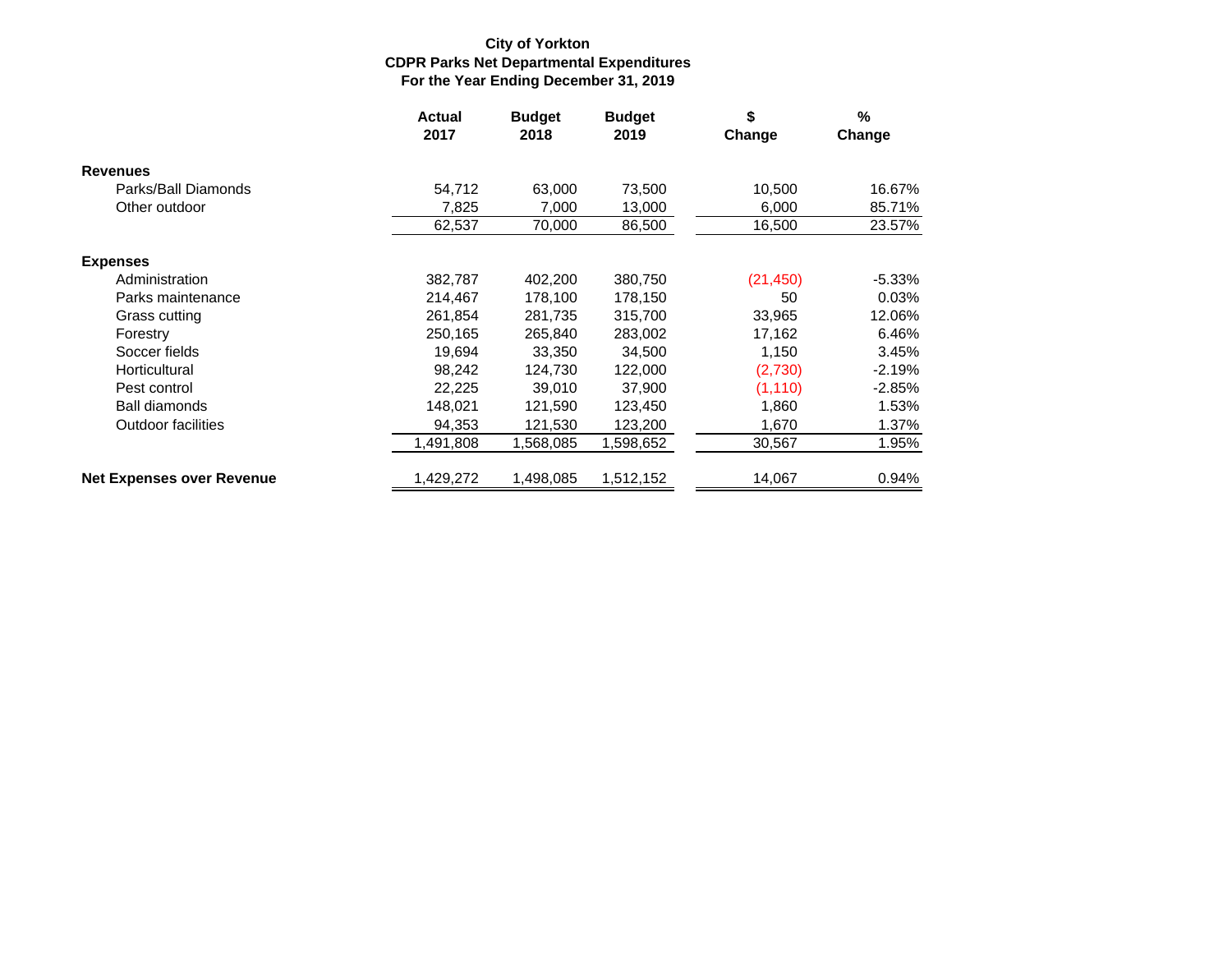### **For the Year Ending December 31, 2019 CDPR Gallagher Centre Net Departmental Expenditures City of Yorkton**

|                                    | <b>Actual</b><br>2017 | <b>Budget</b><br>2018 | <b>Budget</b><br>2019 | \$<br>Change | %<br>Change |
|------------------------------------|-----------------------|-----------------------|-----------------------|--------------|-------------|
| <b>Revenues</b>                    |                       |                       |                       |              |             |
| General fees & commissions         | 145,915               | 109,000               | 107,800               | (1,200)      | $-1.10%$    |
| Agri-Pavillion                     | 12,268                | 30,000                | 20,000                | (10,000)     | $-33.33%$   |
| Ice rentals                        | 318,196               | 306,000               | 329,500               | 23,500       | 7.68%       |
| Room rentals                       | 251,702               | 272,500               | 288,500               | 16,000       | 5.87%       |
| Convention centre                  | 92,024                | 104,000               | 104,000               | 0            | 0.00%       |
| Curling rink                       | 39,920                | 41,000                | 43,000                | 2,000        | 4.88%       |
| Flexi-Hall                         | 116,766               | 130,500               | 137,000               | 6,500        | 4.98%       |
| Grounds & parking lot              | 41,616                | 40,000                | 41,500                | 1,500        | 3.75%       |
| Waterpark                          | 628,183               | 626,500               | 639,000               | 12,500       | 2.00%       |
|                                    | 1,646,590             | 1,659,500             | 1,710,300             | 50,800       | 3.06%       |
| <b>Expenses</b>                    |                       |                       |                       |              |             |
| Administration                     | 388,327               | 394,700               | 383,850               | (10, 850)    | $-2.75%$    |
| Agri-Pavillion                     | 52,823                | 48,000                | 37,500                | (10, 500)    | $-21.88%$   |
| Arena                              | 383,345               | 493,450               | 492,800               | (650)        | $-0.13%$    |
| <b>Building maintenance</b>        | 996,720               | 1,017,312             | 1,049,000             | 31,688       | 3.11%       |
| Convention centre                  | 271,491               | 245,800               | 252,200               | 6,400        | 2.60%       |
| Curling rink                       | 23,805                | 17,500                | 13,000                | (4,500)      | $-25.71%$   |
| Flexi-Hall                         | 49,249                | 9,000                 | 10,500                | 1,500        | 16.67%      |
| Grounds & parking lot              | 81,654                | 45,500                | 53,000                | 7,500        | 16.48%      |
| Waterpark                          | 1,270,605             | 1,342,450             | 1,371,400             | 28,950       | 2.16%       |
|                                    | 3,518,020             | 3,613,712             | 3,663,250             | 49,538       | 1.37%       |
| <b>Net Expenses over Revenue</b>   | 1,871,430             | 1,954,212             | 1,952,950             | (1, 262)     | $-0.06%$    |
| <b>Transfer (from) to Reserves</b> | 32,000                | 35,000                | 32,500                | (2,500)      | $-7.14%$    |
|                                    | 1,903,430             | 1,989,212             | 1,985,450             | (3,762)      | $-0.19%$    |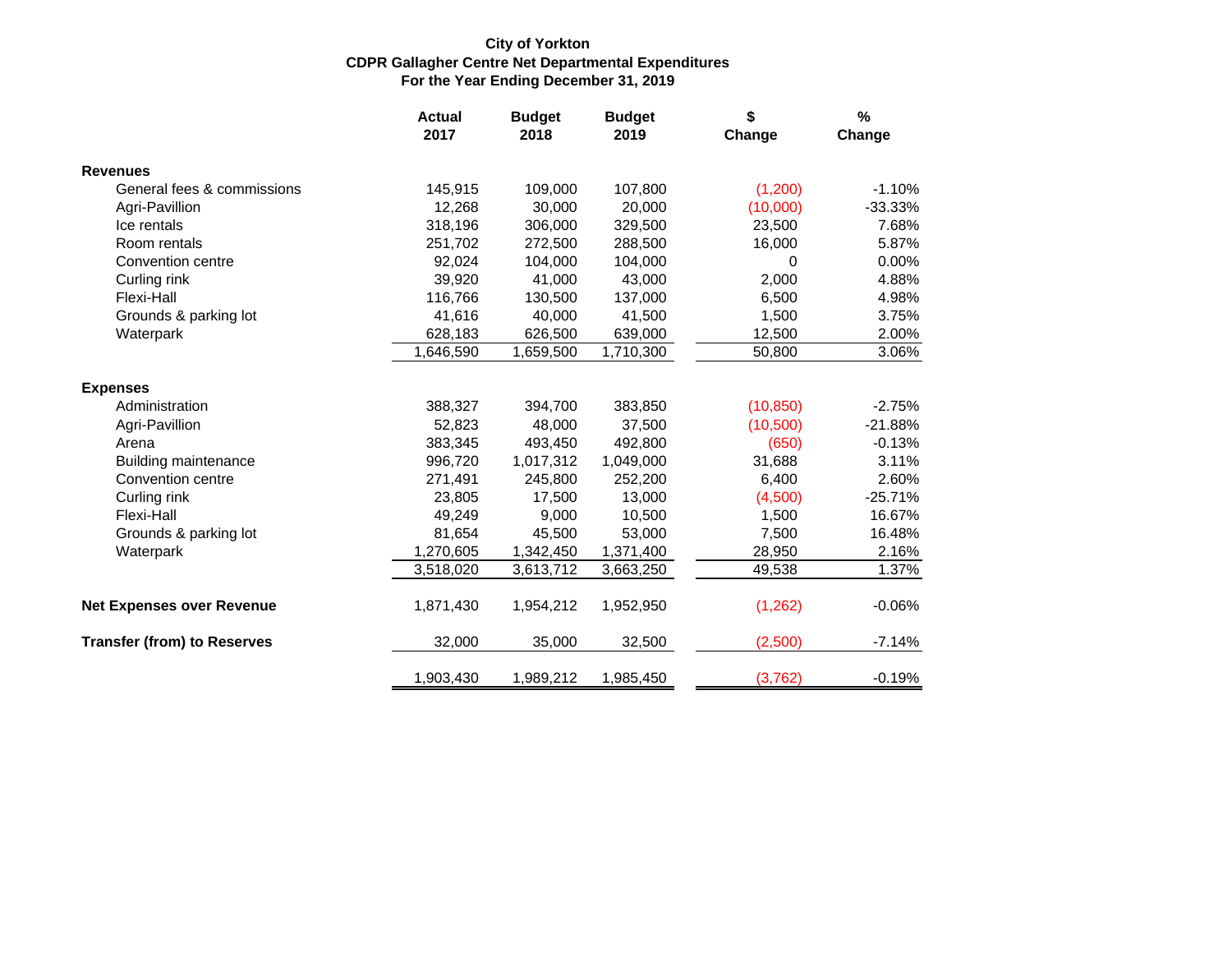#### **For the Year Ending December 31, 2019 Engineering & Asset Management Net Departmental Expenditures City of Yorkton**

|                                  | <b>Actual</b><br>2017 | <b>Budget</b><br>2018 | <b>Budget</b><br>2019 | \$<br>Change | $\frac{9}{6}$<br>Change |
|----------------------------------|-----------------------|-----------------------|-----------------------|--------------|-------------------------|
| <b>Revenues</b>                  |                       |                       |                       |              |                         |
| <b>Fleet Operations</b>          | 1,689,436             | 1,350,000             | 1,500,000             | 150,000      | 11.11% (1)              |
| <b>City Hall Rental</b>          | 374,402               | 387,600               | 405,200               | 17,600       | 4.54%                   |
|                                  | 2,063,838             | 1,737,600             | 1,905,200             | 167,600      | 9.65%                   |
| <b>Expenses</b>                  |                       |                       |                       |              |                         |
| Engineering                      | 649,095               | 729,749               | 724,659               | (5,090)      | $-0.70\%$ (2)           |
| Street Lighting                  | 518,009               | 532,069               | 532,069               | 0            | 0.00%                   |
| <b>Special Events</b>            | 3,942                 | 2,924                 | 2,924                 | 0            | $0.00\%$                |
| <b>Traffic Control</b>           | 145,107               | 79,758                | 79,758                | 0            | 0.00%                   |
| <b>Fleet Operations</b>          | 907,044               | 840,540               | 962,187               | 121,647      | 14.47% (1)              |
| Workshop                         | 68,892                | 79,300                | 79,300                | 0            | 0.00%                   |
| <b>Facilities</b>                | 646,894               | 603,700               | 639,762               | 36,062       | $5.97\%$ (3)            |
|                                  | 2,938,984             | 2,868,040             | 3,020,659             | 152,619      | 5.32%                   |
| <b>Net Expenses over Revenue</b> | 875,146               | 1,130,440             | 1,115,459             | (14, 981)    | $-1.33%$                |
| <b>Transfer to Reserves</b>      | 782,392               | 509,460               | 458,513               | (50, 947)    | $-10.00\%$              |
|                                  | 1,657,538             | 1,639,900             | 1,573,972             | (65, 928)    | $-4.02%$                |

**(1)** Increase to fleet rates of 3.5% plus volume increase, and offsetting costs.

**(2)** A position has moved to Public Works

**(3)** Salary and facility cost increases, partly offset by increased rental income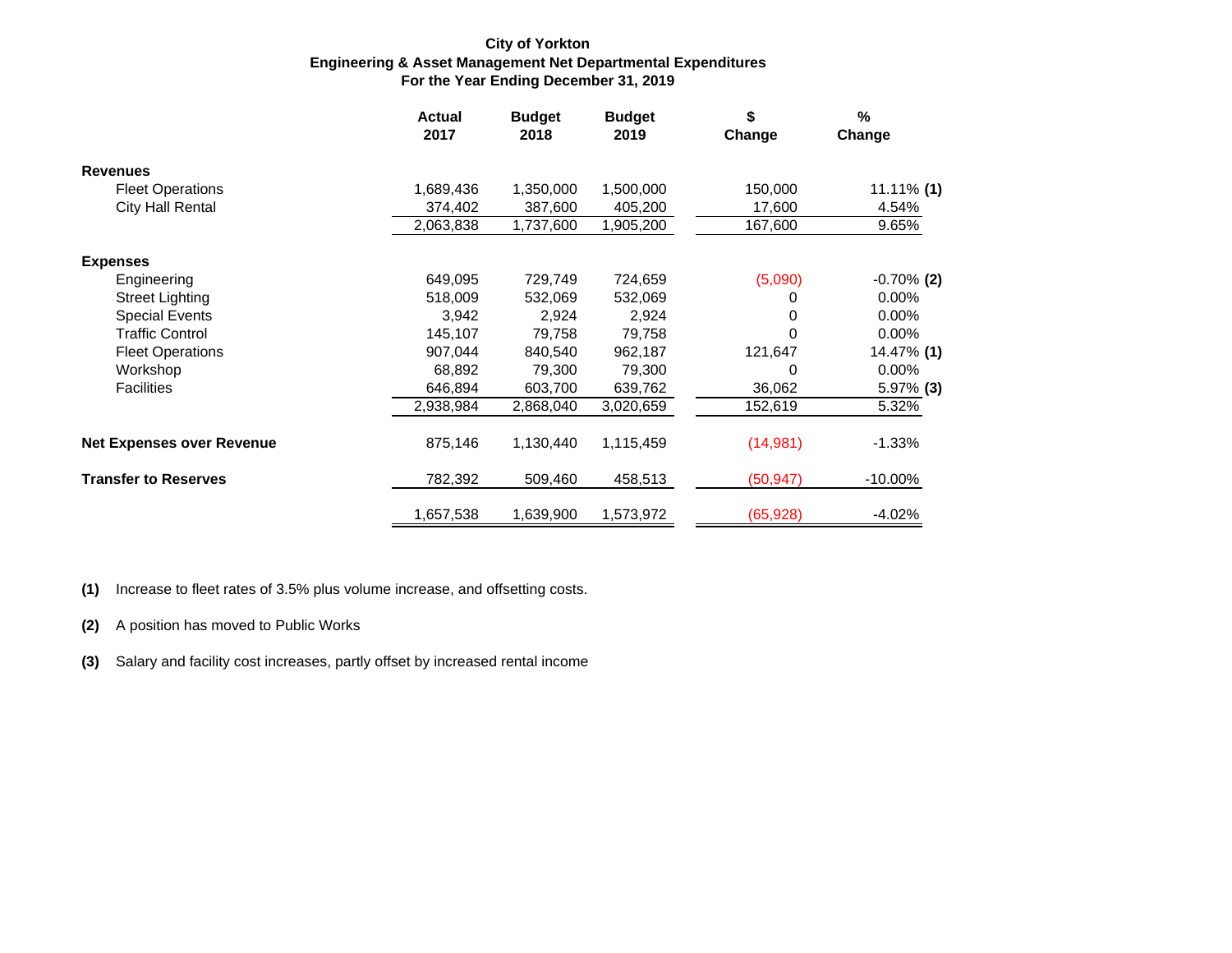#### **For the Year Ending December 31, 2019 Planning, Building & Development & Airport Net Departmental Expenditures City of Yorkton**

|                                           | <b>Actual</b><br>2017 | <b>Budget</b><br>2018 | <b>Budget</b><br>2019 | \$<br>Change | $\frac{9}{6}$<br>Change |
|-------------------------------------------|-----------------------|-----------------------|-----------------------|--------------|-------------------------|
| <b>Revenues</b>                           |                       |                       |                       |              |                         |
| <b>Business Licenses</b>                  | 91,900                | 95,000                | 95,000                | 0            | 0.00%                   |
| <b>Building &amp; Development Permits</b> | 69,591                | 111,500               | 111,500               | 0            | 0.00%                   |
| Zoning & Subdivision Fees                 | 1,625                 | 1,750                 | 1,750                 | 0            | 0.00%                   |
| Airport                                   | 149,883               | 157,600               | 125,000               | (32,600)     | $-20.69%$ (1)           |
|                                           | 312,998               | 365,850               | 333,250               | (32,600)     | $-8.91%$                |
| <b>Expenses</b>                           |                       |                       |                       |              |                         |
| <b>Planning Services</b>                  | 231,032               | 270,064               | 281,580               | 11,516       | 4.26%                   |
| <b>Building Services</b>                  | 204,020               | 222,468               | 211,480               | (10, 988)    | $-4.94\%$ (2)           |
| <b>Economic Development</b>               | 268,569               | 278,348               | 355,078               | 76,730       | 27.57% (3)              |
| Airport                                   | 234,339               | 219,790               | 203,490               | (16, 300)    | $-7.42\%$ (1)           |
|                                           | 937,959               | 990,670               | 1,051,628             | 60,958       | 6.15%                   |
| <b>Net Expenses over Revenue</b>          | 624,961               | 624,820               | 718,378               | 93,558       | 14.97%                  |
| <b>Transfer to Reserves</b>               | 35,000                | 25,000                | 35,000                | 10,000       | 40.00%                  |
|                                           | 659,961               | 649,820               | 753,378               | 103,558      | 15.94%                  |

**(1)** Lost lease revenue at the airport; this has resulted in cost cuts to operations at the airport to keep costs down to offset revenue decrease

**(2)** New building inspector hired at lower cost than previously

**(3)** Added Marketing position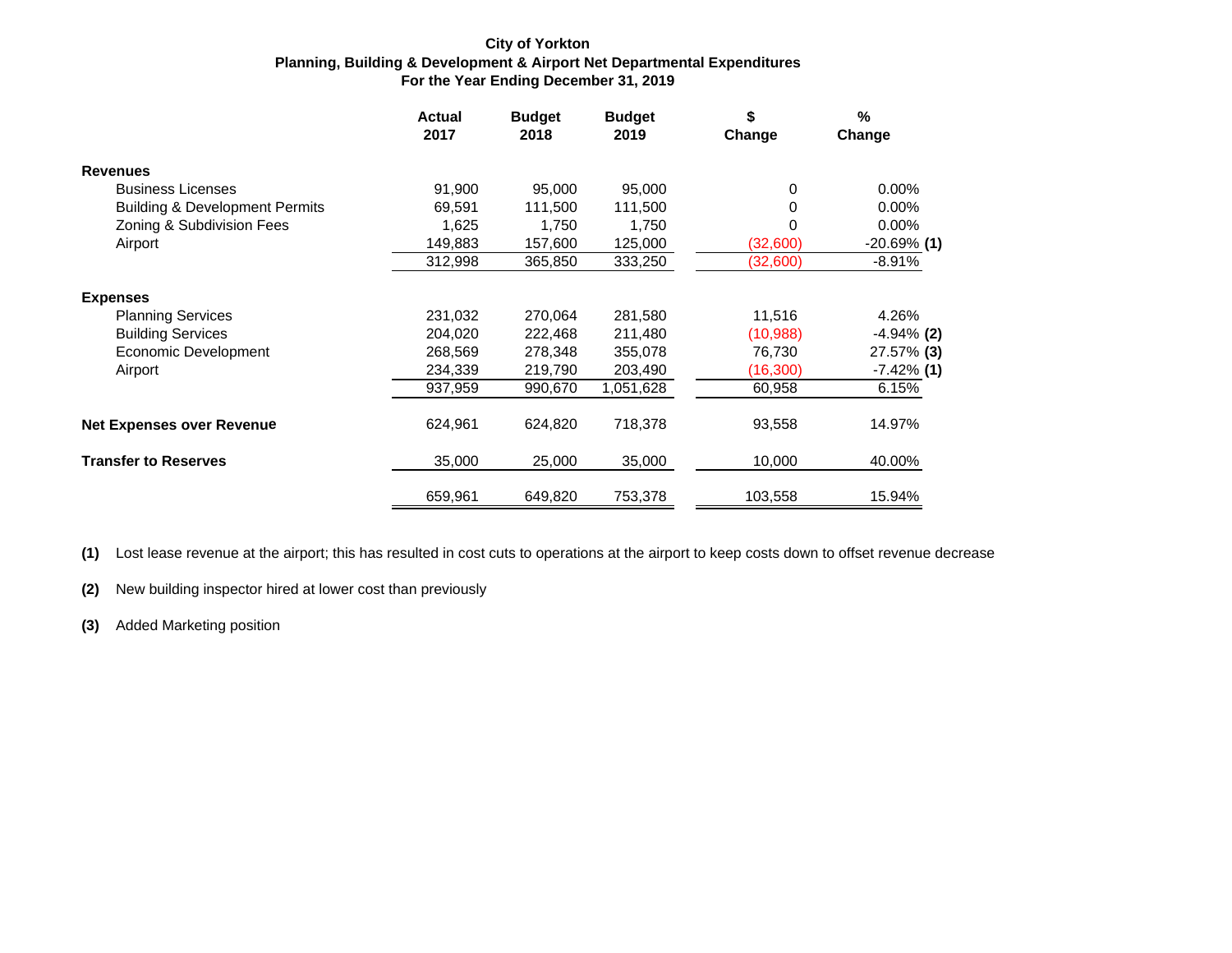#### **For the Year Ending December 31, 2019 Public Works Net Departmental Expenditures City of Yorkton**

|                                      | <b>Actual</b><br>2017 | <b>Budget</b><br>2018 | <b>Budget</b><br>2019 | \$<br>Change | $\%$<br>Change |
|--------------------------------------|-----------------------|-----------------------|-----------------------|--------------|----------------|
| <b>Revenues</b>                      |                       |                       |                       |              |                |
| Urban Connector Grant                | 189,487               | 185,000               | 175,000               | (10,000)     | $-5.41%$       |
| <b>Snow Permits</b>                  | 6.706                 | 8.000                 | 8,000                 | 0            | 0.00%          |
| Custom Work                          | 2,984                 | 15,000                | 15,000                | 0            | 0.00%          |
|                                      | 199,177               | 208,000               | 198,000               | (10,000)     | $-4.81%$       |
| <b>Expenses</b>                      |                       |                       |                       |              |                |
| Administration                       | 931,495               | 928,020               | 941,100               | 13,080       | 1.41%          |
| <b>Street Cleaning</b>               | 109,710               | 163,000               | 165,200               | 2,200        | 1.35%          |
| <b>Surfaced Streets &amp; Lanes</b>  | 729,304               | 1,106,800             | 1,213,500             | 106,700      | $9.64\%$ (1)   |
| <b>Gravelled Streets &amp; Lanes</b> | 143,588               | 185,000               | 187,200               | 2,200        | 1.19%          |
| Drainage & Storm Sewer Maintenance   | 403,660               | 335,000               | 343,800               | 8,800        | 2.63%          |
| Catch Basin Maintenance              | 65,630                | 66,500                | 68,000                | 1,500        | 2.26%          |
| Inspections                          | 135,051               | 266.000               | 104.500               | (161, 500)   | $-60.71\%$ (1) |
| Ice Control                          | 88,699                | 105,000               | 106,700               | 1,700        | 1.62%          |
| Snow Removal                         | 677,119               | 564,880               | 623,500               | 58,620       | 10.38% (2)     |
| Sidewalk & Curb Maintenance          | 275,020               | 365,000               | 367,700               | 2,700        | 0.74%          |
| Decorative Lighting                  | 13,629                | 11,500                | 12,300                | 800          | 6.96%          |
| <b>Traffic Control</b>               | 36,709                | 45,000                | 45,700                | 700          | 1.56%          |
| <b>Traffic Lines</b>                 | 69,847                | 65,000                | 66,100                | 1,100        | 1.69%          |
| <b>Street Sign Maintenance</b>       | 11,561                | 21,300                | 21,400                | 100          | 0.47%          |
| Railway & Watershed Levy             | 42,421                | 42,500                | 42,500                | $\Omega$     | 0.00%          |
| <b>Custom Work</b>                   | 14,084                | 15,000                | 10,200                | (4,800)      | $-32.00%$      |
|                                      | 3,747,527             | 4,285,500             | 4,319,400             | 33,900       | 0.79%          |
| <b>Net Expenses over Revenue</b>     | 3,548,350             | 4,077,500             | 4,121,400             | 43,900       | 1.08%          |
| <b>Transfer to (from) Reserves</b>   | 100,000               | (112,000)             | 0                     | 112,000      | $-100%$        |
|                                      | 3,648,350             | 3,965,500             | 4,121,400             | 155,900      | 3.93%          |

**(1)** Decreased and reallocated inspections staff and costs - not as much capacity to spend time on inspections and thus lower cost allocation

**(2)** Increased budget here to closer match the 5 year average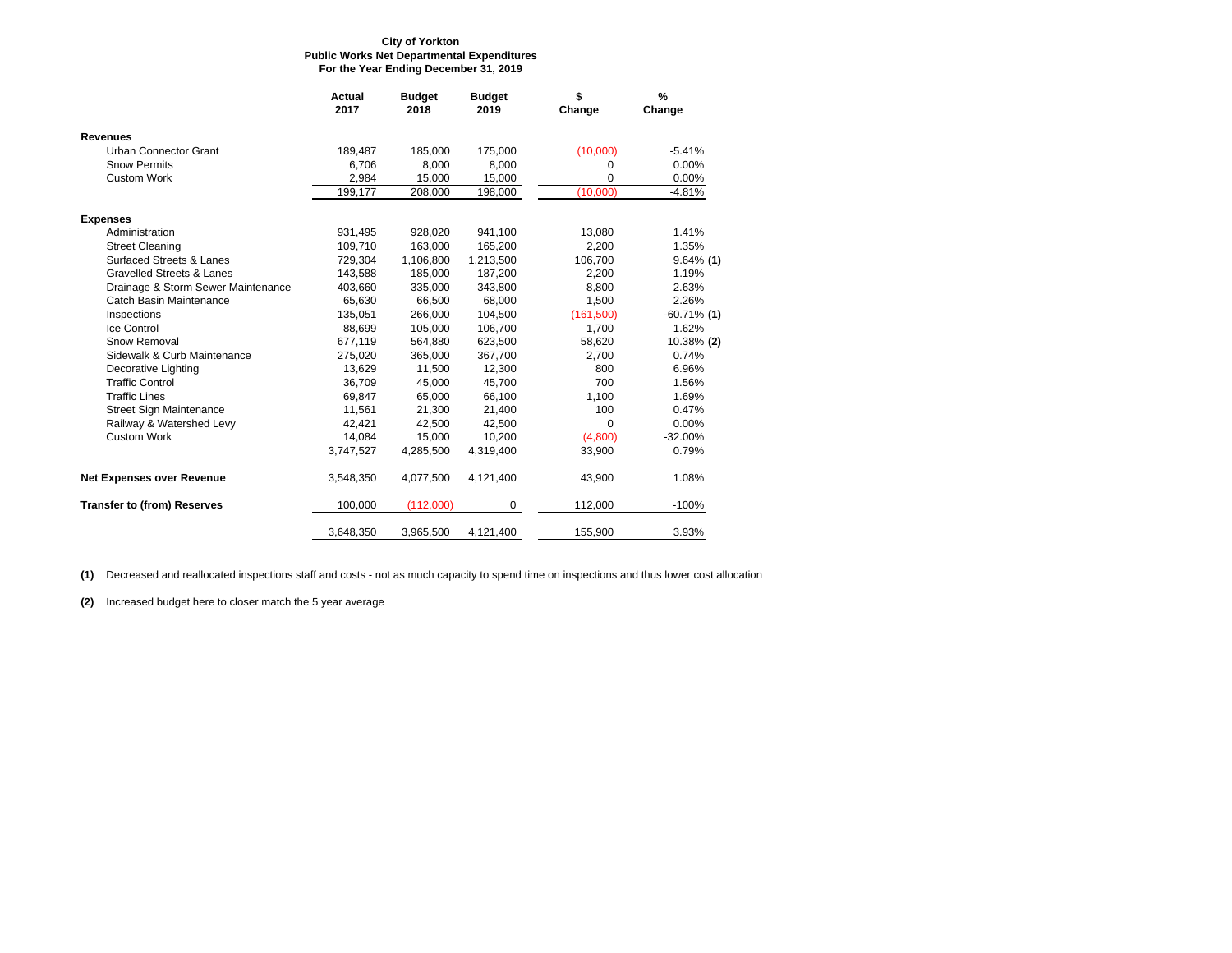### **For the Year Ending December 31, 2019 Landfill Net Departmental Expenditures City of Yorkton**

|                                  | <b>Actual</b><br>2017 | <b>Budget</b><br>2018 | <b>Budget</b><br>2019 | \$<br>Change | %<br>Change |
|----------------------------------|-----------------------|-----------------------|-----------------------|--------------|-------------|
| <b>Revenues</b>                  |                       |                       |                       |              |             |
| Fees                             | 1,665,199             | 1,600,000             | 1,828,000             | 228,000      | 14.25% (1)  |
|                                  | 665,199,ا             | 1,600,000             | 1,828,000             | 228,000      | 14.25%      |
| <b>Expenses</b>                  |                       |                       |                       |              |             |
| Administration                   | 375.494               | 439,500               | 348,250               | (91, 250)    | $-20.76%$   |
| <b>Waste Disposal Grounds</b>    | 972,416               | 830,000               | 839,900               | 9,900        | 1.19%       |
| Waste Disposal Gate              | 80,188                | 68,700                | 70,700                | 2,000        | 2.91%       |
|                                  | 1,428,097             | 1,338,200             | 1,258,850             | (79, 350)    | $-5.93%$    |
| <b>Net Expenses over Revenue</b> | (237, 102)            | (261, 800)            | (569, 150)            | (307, 350)   | 117.40%     |
| <b>Transfer to Reserves</b>      | 237,102               | 261,800               | 569,150               | 307,350      | 117.40%     |
|                                  | 0                     | 0                     | 0                     | 0            | 0.00%       |

**(1)** Increased rates and usage estimated for full 2019 year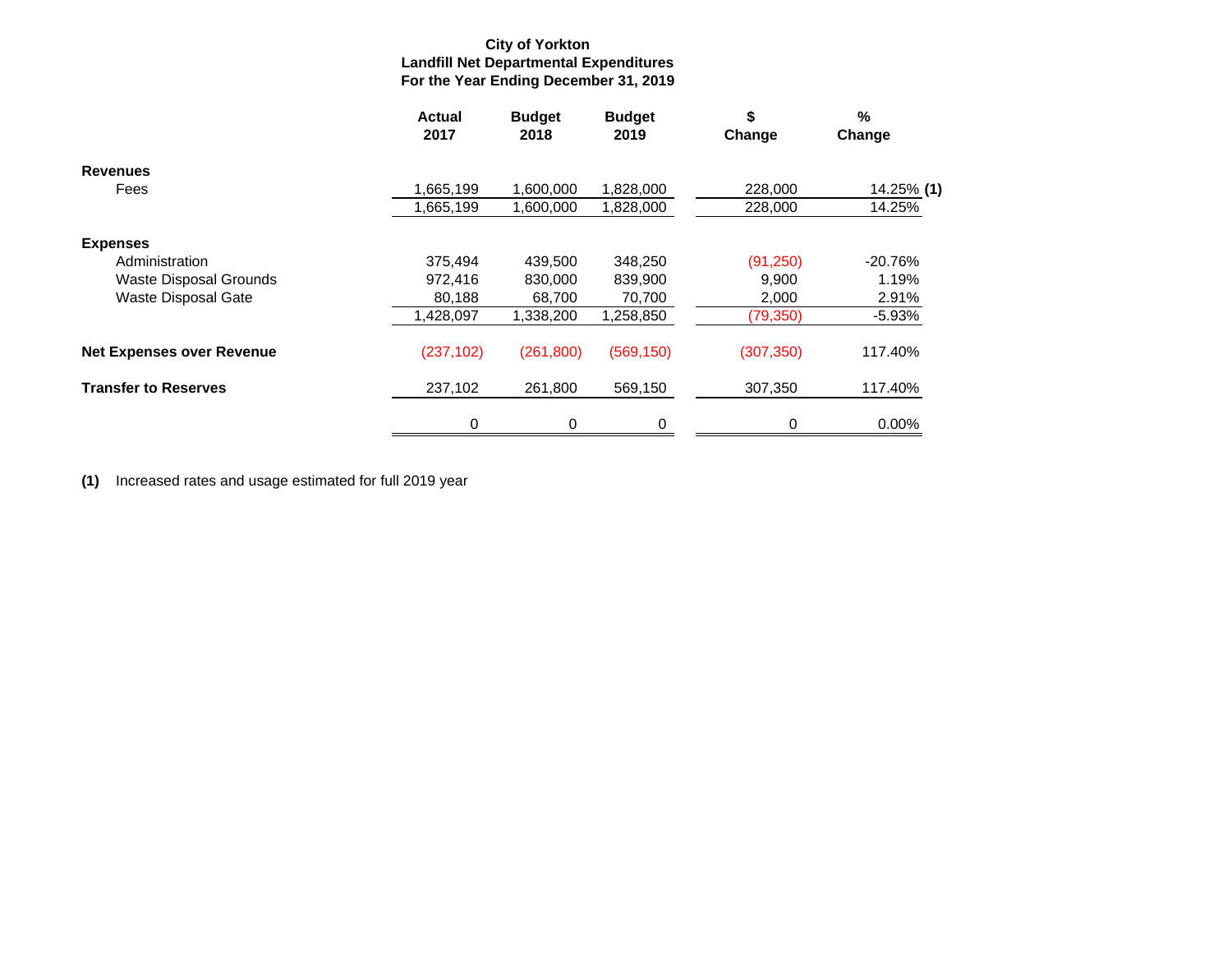### **For the Year Ending December 31, 2019 Residential Garbage & Recycling Net Departmental Expenditures City of Yorkton**

|                                  | <b>Actual</b><br>2017 | <b>Budget</b><br>2018 | <b>Budget</b><br>2019 | \$<br>Change | %<br>Change |
|----------------------------------|-----------------------|-----------------------|-----------------------|--------------|-------------|
| <b>Revenues</b>                  |                       |                       |                       |              |             |
| <b>Residential Fees</b>          | 909,081               | 900,000               | 903,704               | 3,704        | 0.41%       |
| <b>Recycling Fees</b>            | 580,264               | 619,000               | 738,629               | 119,629      | 19.33%      |
|                                  | 1,489,345             | 1,519,000             | 1,642,333             | 123,333      | 8.12%       |
| <b>Expenses</b>                  |                       |                       |                       |              |             |
| Parks Garbage Pickup             | 18,000                | 21,000                | 21,000                | 0            | 0.00%       |
| <b>Residential Pickup</b>        | 877,545               | 953,580               | 999,030               | 45,450       | 4.77%       |
| <b>Recycling Pickup</b>          | 324,098               | 440,460               | 490,000               | 49,540       | 11.25%      |
|                                  | 1,219,643             | 1,415,040             | 1,510,030             | 94,990       | 6.71%       |
| <b>Net Expenses over Revenue</b> | (269, 702)            | (103,960)             | (132, 303)            | (28, 343)    | 27.26%      |
| <b>Transfer from Reserves</b>    | 269,702               | 103,960               | 132,303               | 28,343       | 27.26%      |
|                                  | 0                     | 0                     | 0                     | 0            | 0.00%       |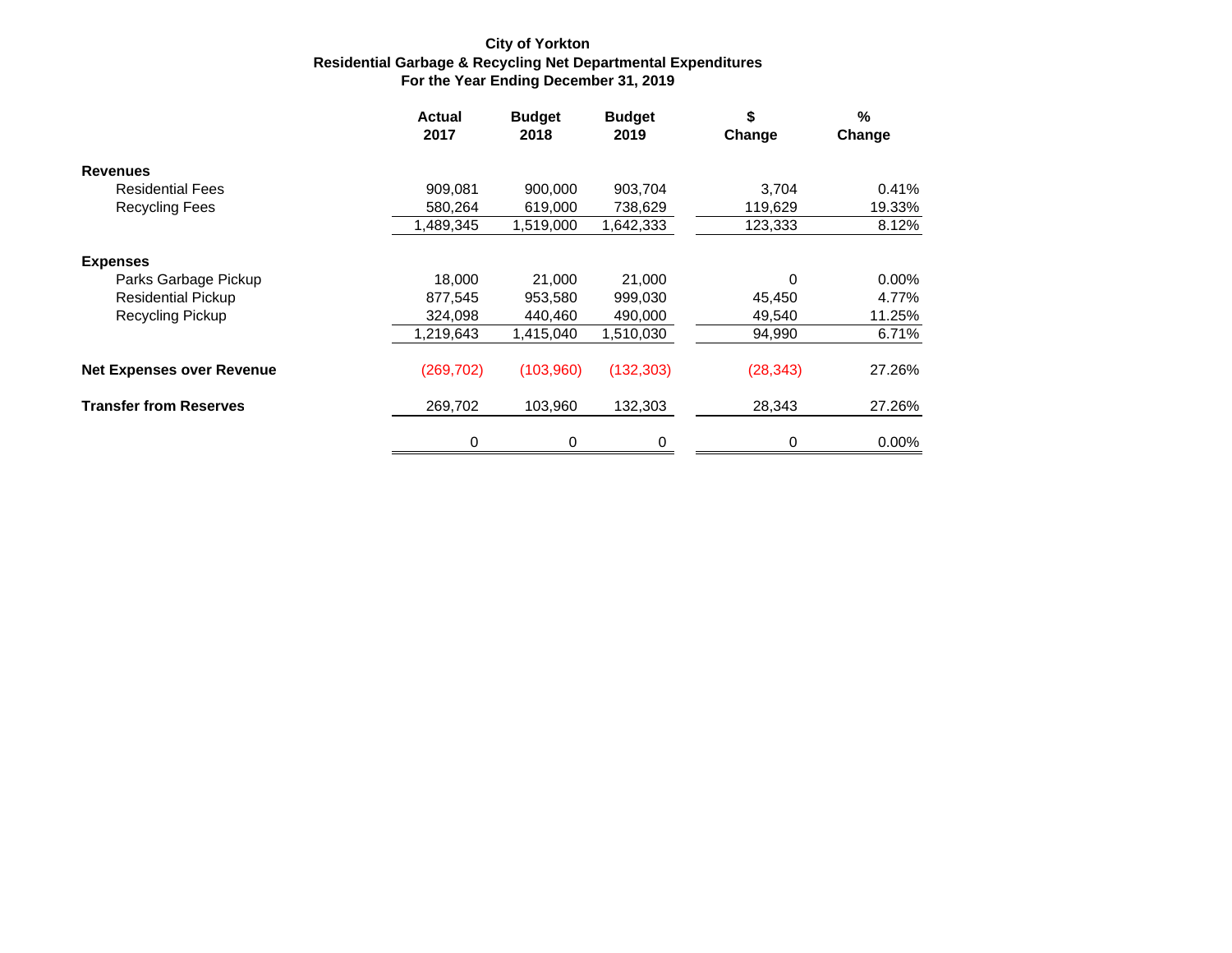### **City of Yorkton Water & Sewer Works Net Departmental Expenditures For the Year Ending December 31, 2019**

|                                          | <b>Actual</b><br>2017 | <b>Budget</b><br>2018 | <b>Budget</b><br>2019 | \$<br>Change | $\frac{1}{2}$<br>Change |
|------------------------------------------|-----------------------|-----------------------|-----------------------|--------------|-------------------------|
| <b>Revenues</b>                          |                       |                       |                       |              |                         |
| Sale of Water                            | 8,492,862             | 7,910,000             | 8,020,000             | 110,000      | 1.39%                   |
| <b>Custom Work</b>                       | 113,218               | 115,000               | 100,000               | (15,000)     | $-13.04%$               |
| <b>Connection Fees</b>                   | 12,340                | 13,500                | 12,000                | (1,500)      | $-11.11%$               |
| <b>Yorkville Utility Board Revenue</b>   | 56,785                | 45,000                | 80,000                | 35,000       | 77.78%                  |
|                                          | 8,675,205             | 8,083,500             | 8,212,000             | 128,500      | 1.59%                   |
| <b>Expenses</b>                          |                       |                       |                       |              |                         |
| Administration                           | 778,195               | 884,116               | 1,005,426             | 121,310      | 13.72%                  |
| <b>Water Meters</b>                      | 261,793               | 174,400               | 176,000               | 1,600        | 0.92%                   |
| Wells                                    | 272,686               | 272,500               | 274,000               | 1,500        | 0.55%                   |
| Aquifer                                  | 45,256                | 31,000                | 31,000                | 0            | 0.00%                   |
| <b>Custom Work</b>                       | 0                     | 0                     | $\Omega$              | $\Omega$     | 0.00%                   |
| <b>Distribution System</b>               | 93,088                | 280,600               | 283,000               | 2,400        | 0.86%                   |
| <b>Water Breaks</b>                      | 355,485               | 296,900               | 380,000               | 83,100       | 27.99%                  |
| Hydrants                                 | 76,583                | 53,400                | 54,000                | 600          | 1.12%                   |
| Water Main Replacement                   | 220,245               | 560,000               | 567,500               | 7,500        | 1.34%                   |
| Sewer Main Replacement                   | 201,757               | 292,500               | 273,000               | (19,500)     | $-6.67%$                |
| <b>Water Treatment Plant</b>             | 756,497               | 828,500               | 850,200               | 21,700       | 2.62%                   |
| <b>Water Tower</b>                       | 8,997                 | 14,400                | 15,400                | 1,000        | 6.94%                   |
| <b>Sewer Treatment Plant</b>             | 1,009,253             | 1,170,100             | 1,199,500             | 29,400       | 2.51%                   |
| Sanitary Sewer Maintenance               | 269,458               | 268,400               | 265,000               | (3,400)      | $-1.27%$                |
| Connections                              | 193,328               | 168,000               | 162,000               | (6,000)      | $-3.57%$                |
| Interest on Long Term Loans              | 232,059               | 181,338               | 148,412               | (32, 926)    | $-18.16%$               |
|                                          | 4,774,680             | 5,476,154             | 5,684,438             | 208,284      | 3.80%                   |
| <b>Net Expenses over Revenue</b>         | (3,900,525)           | (2,607,346)           | (2,527,562)           | 79,784       | $-3.06%$                |
| <b>Long Term Loan Principal Payments</b> | 684,000               | 711,000               | 741,000               | 30,000       | 4.22%                   |
| <b>Capital Expenditures</b>              | 347,391               | 4,718,000             | 0                     | (4,718,000)  | -100.00%                |
| <b>Transfer from Reserves</b>            | 1,212,348             | (4,718,000)           | 0                     | 4,718,000    | $-100.00\%$             |
| <b>Transfer to Reserves</b>              | 1,556,785             | 1,796,346             | 1,786,562             | (9,784)      | $-0.54%$                |
|                                          | (100,000)             | (100,000)             | 0                     | 100,000      | $-100.00\%$             |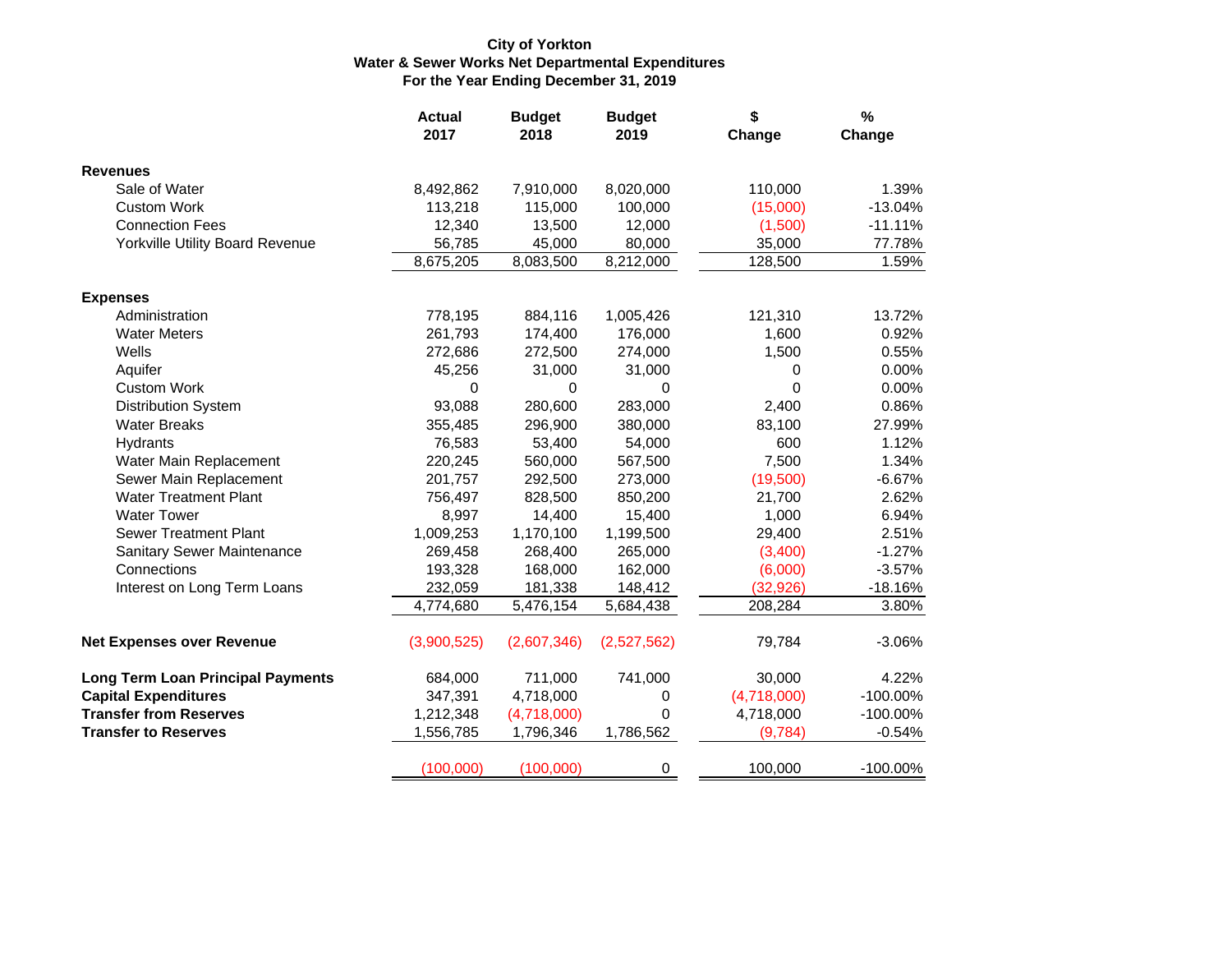### **2019 & 2020 City of Yorkton Capital Budget**

|    |                     | 2019 Capital Budget Projects Rolled Over                                                                    |               | Total      | From            | Grants/          | Trade | <b>External</b>      | <b>Other Funds</b> |   | Water/Landfill | Tax Dollars towards Capital Budget<br>Capital | 4,085,000.00 |
|----|---------------------|-------------------------------------------------------------------------------------------------------------|---------------|------------|-----------------|------------------|-------|----------------------|--------------------|---|----------------|-----------------------------------------------|--------------|
| Рg | Dept                | <b>Project Description</b>                                                                                  |               | Cost       | <b>Reserves</b> | <b>Donations</b> | Value | <b>Loan Proceeds</b> | <b>Land Sales</b>  |   | <b>Surplus</b> | <b>Budget</b>                                 |              |
|    | Administration      | <b>Records Retention Software</b>                                                                           | \$            | 50,000     | (50,000)        |                  |       |                      |                    |   |                |                                               |              |
|    | <b>CDPR</b>         | Logan Green Soccer Fields                                                                                   | \$            | 25,000     | (25,000)        |                  |       |                      |                    |   |                | $\Omega$                                      |              |
|    | <b>CDPR</b>         | Mayhew Pathway - Langrill Tie In to York Road                                                               | \$            | 104,094    | (104, 094)      |                  |       |                      |                    |   |                | $\Omega$                                      |              |
|    | <b>CDPR</b>         | Darlington South Side Pathway, Fenson to Mayhew                                                             | \$            | 65,000     | (65,000)        |                  |       |                      |                    |   |                | $\Omega$                                      |              |
|    | <b>CDPR</b>         | Gloria Hayden Changerooms/Shower Upgrades                                                                   | \$            | 8,500      | (8,500)         |                  |       |                      |                    |   |                | $\Omega$                                      |              |
|    | <b>CDPR</b>         | Tourism & Chamber Building Improvements                                                                     | \$            | 30,000     | (15,000)        | (15,000)         |       |                      |                    |   |                | $\Omega$                                      |              |
|    | <b>CDPR</b>         | Land Titles Window Treatment                                                                                | \$.           | 11,400     | (11, 400)       |                  |       |                      |                    |   |                | $\Omega$                                      |              |
|    | <b>CDPR</b>         | Land Titles AC & Furnace Replacement                                                                        | \$            | 20,000     | (20,000)        |                  |       |                      |                    |   |                | 0                                             |              |
|    | <b>CDPR</b>         | Land Titles Lighting Upgrade                                                                                | \$            | 10,000     | (10,000)        |                  |       |                      |                    |   |                | $\Omega$                                      |              |
|    | <b>CDPR</b>         | Godfrey Dean Carpet Replacement                                                                             | \$.           | 20,000     | (20,000)        |                  |       |                      |                    |   |                | $\Omega$                                      |              |
|    | <b>CDPR</b>         | Godfrey Dean Gallery LED Lights                                                                             | \$            | 8,400      | (8,400)         |                  |       |                      |                    |   |                | $\Omega$                                      |              |
|    | <b>CDPR</b>         | Godfrey Dean Theatre LED Lights                                                                             | \$            | 10,000     | (10,000)        |                  |       |                      |                    |   |                | $\Omega$                                      |              |
|    | <b>CDPR</b>         | Library - Exterior Improvements                                                                             |               | 18,300     | (18, 300)       |                  |       |                      |                    |   |                | $\Omega$                                      |              |
|    | <b>CDPR</b>         | Ukrainian Pioneer Park (rink, boards, fence, lights, baskett \$                                             |               | 135,000    | (135,000)       |                  |       |                      |                    |   |                | $\Omega$                                      |              |
|    | <b>CDPR</b>         |                                                                                                             |               |            |                 |                  |       |                      |                    |   |                | $\Omega$                                      |              |
|    | <b>CDPR</b>         | Beautification - North Side of Smith Street, Dracup to 7th \$                                               | S.            | 40,000     | (40,000)        |                  |       |                      |                    |   |                | $\Omega$                                      |              |
|    |                     | Ravine Boardwalk Replacement                                                                                | \$            | 25,000     | (25,000)        |                  |       |                      |                    |   |                |                                               |              |
|    | City Wide           | Fund balance owing on Dracup (prev drainage loan)<br>Deer Park Equipment - Mower, beverage cart, hand over- |               | 695,000    |                 |                  |       |                      |                    |   |                | 695,000                                       |              |
|    | Deer Park           | seeder                                                                                                      | \$            | 125,000    | (125,000)       |                  |       |                      |                    |   |                | 0                                             |              |
|    | 10 Deer Park        | Fuel Tank Replacement                                                                                       | <sup>\$</sup> | 25,000     | (15,000)        |                  |       |                      |                    |   |                | 10,000                                        |              |
|    | Deer Park           | Irrigation                                                                                                  | \$            | 35,150     | (35, 150)       |                  |       |                      |                    |   |                | $\Omega$                                      |              |
|    | 11 Deer Park        | Maintenance Staff Trailer                                                                                   | \$            | 70,000     | (45,000)        |                  |       |                      |                    |   |                | 25,000                                        |              |
|    | 12 Deer Park        | Deer Park - New #8 Green                                                                                    | \$            | 263,720    | (188, 720)      |                  |       |                      | (50,000)           |   |                | 25,000                                        |              |
|    | Deer Park           | Deer Park - New #7 Green                                                                                    | \$.           | 135,000    |                 | (135,000)        |       |                      |                    |   |                | $\Omega$                                      |              |
|    | 13 Deer Park        | Deer Park - On-Course Culverts                                                                              | \$.           | 29,000     | (19,000)        |                  |       |                      |                    |   |                | 10,000                                        |              |
|    | Engineering         | Highway 9 & Broadway Street Intersection                                                                    |               | 50,000     | (50,000)        |                  |       |                      |                    |   |                | $\Omega$                                      |              |
|    | Engineering         | Broadway Street West - Highway #10 Project with Provinci \$                                                 |               | 394,500    | (394, 500)      |                  |       |                      |                    |   |                | $\Omega$                                      |              |
|    | Engineering         | Rail Line Fencing (Between Skate Park & Western Grocer) \$                                                  |               | 30,000     | (10,000)        | (20,000)         |       |                      |                    |   |                | $\Omega$                                      |              |
|    | Engineering         | Paving Gravel Roads - York Road East (Mayhew to White: \$                                                   |               | 1,118,300  | (1, 118, 300)   |                  |       |                      |                    |   |                | $\Omega$                                      |              |
|    | Engineering         | Street Lights & Gravel - Ball Road                                                                          | \$.           | 50,000     | (50,000)        |                  |       |                      |                    |   |                | $\Omega$                                      |              |
|    | Engineering         | Paving Highway 9 South Service Road (Humpty's)                                                              | \$            | 228,465    | (228, 465)      |                  |       |                      |                    |   |                | $\Omega$                                      |              |
|    | Engineering         | Broadway Corridor Traffic Control Systems Update to Cent \$                                                 |               | 87,200     | (87, 200)       |                  |       |                      |                    |   |                | $\Omega$                                      |              |
|    | Engineering         | Storm sewer relief line from Whitesand Drive to York Road \$                                                |               | 1,200,000  | (370,000)       | (330,000)        |       |                      |                    |   |                | 500,000                                       |              |
|    | Gallagher Centre    | Waterpark - Dehumidification Design                                                                         | \$.           | 15,000     | (15,000)        |                  |       |                      |                    |   |                | $\Omega$                                      |              |
|    | Gallagher Centre    | Waterpark - Security Gate                                                                                   | \$            | 20,000     | (20,000)        |                  |       |                      |                    |   |                | $\Omega$                                      |              |
|    | Gallagher Centre    | <b>Grandstand Repairs</b>                                                                                   | \$            | 94,000     | (94,000)        |                  |       |                      |                    |   |                | $\Omega$                                      |              |
|    | Gallagher Centre    | <b>Convention Centre Sound</b>                                                                              |               | 40,000     | (40,000)        |                  |       |                      |                    |   |                | $\Omega$                                      |              |
|    | Gallagher Centre    | South Parking Lot Lighting                                                                                  |               | 26,500     | (26, 500)       |                  |       |                      |                    |   |                | $\Omega$                                      |              |
|    | Gallagher Centre    | Gender Neutral Change Room                                                                                  | \$.           | 10,000     | (10,000)        |                  |       |                      |                    |   |                | $\Omega$                                      |              |
|    | Gallagher Centre    | Gallagher Centre - Storage Building                                                                         | \$            | 20,000     | (20,000)        |                  |       |                      |                    |   |                | 0                                             |              |
|    | Gallagher Centre    | New Rink - Conceptual planning (AODBT)                                                                      | \$            | 50,000     | (50,000)        |                  |       |                      |                    |   |                | $\Omega$                                      |              |
|    | Landfill            | Master Plan Landfill                                                                                        | \$            | 165,610    |                 |                  |       |                      |                    | 0 | (165, 610)     | $\mathbf 0$                                   |              |
|    | Planning            | Highway Entrance Signage                                                                                    | \$            | 100,000    | (100,000)       |                  |       |                      |                    |   |                | $\Omega$                                      |              |
|    | <b>Public Works</b> | City Op Centre - Stockpile Improvements (grading,                                                           |               |            |                 |                  |       |                      |                    |   |                |                                               |              |
| 33 |                     | drainage, scale, fence, lighting)                                                                           | \$            | 800,000    | (800,000)       |                  |       |                      |                    |   |                | $\Omega$                                      |              |
|    | 33 Public Works     | City Op Centre - Existing York Road site                                                                    | \$            | 2,100,000  | (2,100,000)     |                  |       |                      |                    |   |                | $\Omega$                                      |              |
|    | 34 Public Works     | <b>City Operations Centre</b>                                                                               | \$            | 10,200,000 |                 |                  |       | (10, 200, 000)       |                    |   |                | $\Omega$                                      |              |
|    | 32 Public Works     | Broadway Street East Paving - Hwy #9 to CN tracks                                                           | \$            | 1,069,630  | (522, 630)      |                  |       |                      |                    |   |                | 547,000                                       |              |
|    | <b>Public Works</b> | Dracup North - Pathway and Lights                                                                           | \$            | 260,000    | (200,000)       |                  |       | (60,000)             |                    |   |                |                                               |              |
|    | <b>Public Works</b> | Dracup South - Pathway and Lights                                                                           | \$            | 1,500,000  | (301,700)       | (500,000)        |       | (698, 300)           |                    |   |                | $\Omega$                                      |              |
|    | <b>Public Works</b> | Design for Residential Reconstruction Program                                                               | \$            | 150,000    | (150,000)       |                  |       |                      |                    |   |                | $\Omega$                                      |              |
|    | <b>Public Works</b> | Darlington Street Reconstruction - design                                                                   | Я.            | 121,400    | (121, 400)      |                  |       |                      |                    |   |                | $\Omega$                                      |              |
|    | Landfill            | Landfill Bridge                                                                                             | \$            | 1,110,000  | (398, 996)      | (711,004)        |       |                      |                    |   |                | $\mathbf 0$                                   |              |
|    | <b>Waste Water</b>  | North Sewer System Upgrades                                                                                 |               |            |                 |                  |       |                      |                    |   |                | $\mathbf 0$                                   |              |
|    |                     | - Storm Drainage Channel                                                                                    | S.            | 3,751,667  | (1,348,559)     | (2,403,108)      |       |                      |                    |   |                | 0                                             |              |
|    |                     | - Sanitary Sewer Trunk                                                                                      | \$            | 3,491,667  |                 | (2, 236, 566)    |       |                      |                    |   |                |                                               |              |
|    |                     |                                                                                                             |               |            | (1,255,101)     |                  |       |                      |                    |   |                | (0)                                           |              |
|    |                     | - Bridge Construction (start of long-term drainage projec \$                                                |               | 3,411,667  | (1,226,344)     | (2, 185, 323)    |       |                      |                    |   |                | 0                                             |              |
|    | <b>Waste Water</b>  | Sludge Lagoon Repairs                                                                                       | S.            | 73,215     |                 |                  |       |                      |                    |   | (73, 215)      | $\mathbf 0$                                   |              |
|    | Waste Water         | WPCP Down Stream Study/Master Plan                                                                          | \$            | 297,520    | (297, 520)      |                  |       |                      |                    |   |                | 0                                             |              |
|    | <b>Water Works</b>  | Well 9 & 10 Improvements                                                                                    | \$            | 481,008    | (100,000)       |                  |       |                      |                    |   | (381,008)      | 0                                             |              |
|    | <b>Water Works</b>  | Well #16 - purchase of land                                                                                 | \$            | 100,000    | (100,000)       |                  |       |                      |                    |   |                | 0                                             |              |
|    |                     |                                                                                                             | \$            | 34,575,913 | (12,599,779)    | (8,536,001)      |       | (10, 958, 300)<br>0  | (50,000)           |   | (619, 833)     | 1,812,000                                     |              |
|    |                     |                                                                                                             |               |            |                 |                  |       |                      |                    |   |                |                                               |              |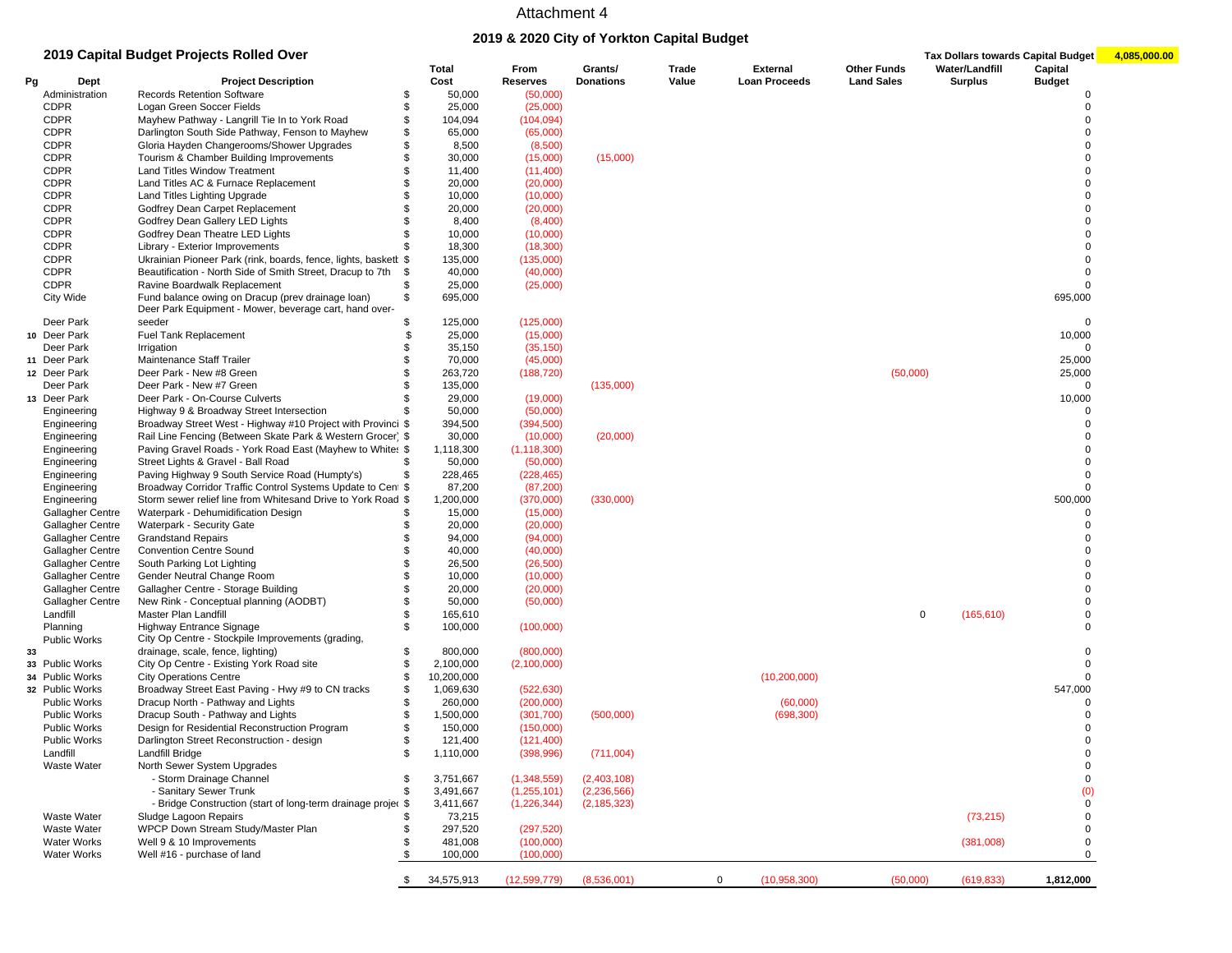|                     | 2019 Capital Budget Projects Proposed                                                 |           |                            |                              |           |                |                                         |                                         |                                         | 2019                     | 2020                     |
|---------------------|---------------------------------------------------------------------------------------|-----------|----------------------------|------------------------------|-----------|----------------|-----------------------------------------|-----------------------------------------|-----------------------------------------|--------------------------|--------------------------|
| <b>Dept</b>         | <b>Project Description</b>                                                            |           | <b>Total</b><br>Cost       | From<br><b>Reserves</b>      | Grants    | Trade<br>Value | <b>External</b><br><b>Loan Proceeds</b> | <b>Other Funds</b><br><b>Land Sales</b> | <b>Water/Landfill</b><br><b>Surplus</b> | Capital<br><b>Budget</b> | Capital<br><b>Budget</b> |
| 2 Airport           | Runway Rehabilitation                                                                 |           | 550,000                    | (25,000)                     | (275,000) |                |                                         |                                         |                                         | 250,000                  |                          |
| 3 CDPR              | Pathway - Knights of Columbus                                                         |           | 68,000                     | $\Omega$                     |           |                |                                         |                                         |                                         | 68,000                   |                          |
| 4 CDPR              | Gloria Hayden Roof Replacement                                                        |           | 15,000                     | (15,000)                     |           |                |                                         |                                         |                                         |                          |                          |
| 5 CDPR              | Gloria Hayden LED Lighting Upgrade                                                    |           | 30,000                     | (30,000)                     |           |                |                                         |                                         |                                         | $\Omega$                 |                          |
| 6 CDPR              | Water Tower Park Play Structure<br>Heritage Heights Park Improvements (lights, tennis |           | 150,000                    | (75,000)                     |           |                |                                         | (45,000)                                |                                         | 30,000                   |                          |
| 7 CDPR              | courts, picnic pads)                                                                  |           | 75,000                     | $\mathbf 0$                  |           |                |                                         |                                         |                                         | 75,000                   |                          |
| 8 CDPR              | <b>Mowers</b>                                                                         |           | 200,000                    | (200,000)                    |           |                |                                         |                                         |                                         | $\Omega$                 |                          |
| 9 Cemetery          | New Storage Building                                                                  |           | 280,000                    |                              |           |                |                                         |                                         |                                         | 140,000                  | 140,000                  |
| 14 Deer Park        | <b>Ecological Pump Upgrade</b>                                                        |           | 40,000                     |                              |           |                |                                         |                                         |                                         | 40,000                   |                          |
| 15 Deer Park        | <b>Irrigation Upgrades</b>                                                            |           | 200,000                    |                              |           |                |                                         | (100,000)                               |                                         | $\Omega$                 | 100,000                  |
| 16 Deer Park        | <b>Entrance Road Repair</b>                                                           |           | 50,000                     |                              | $\Omega$  |                |                                         |                                         |                                         | 50,000                   |                          |
|                     | 17 Economic Developm Revitalization East, Hwy 9 / Hwy 10 Corner                       |           | 200,000                    | (200,000)                    |           |                |                                         |                                         |                                         |                          |                          |
| 18 Engineering      | Riverside Terrace - Buffer Trees                                                      |           | 20,000                     |                              |           |                |                                         | (20,000)                                |                                         | $\Omega$                 |                          |
| 19 Engineering      | Queen Street/Hwy 9 Signalization Study                                                |           | 50,000                     | (50,000)                     |           |                |                                         |                                         |                                         | $\Omega$                 |                          |
| 20 Engineering      | School Zone Radar Signs                                                               |           | 27,500                     |                              |           |                |                                         |                                         |                                         | 27,500                   |                          |
| 21 Engineering      | Traffic Signal Pole Replacement Program - Broadway and \$                             |           | $\blacksquare$             | 287,000                      |           |                |                                         |                                         |                                         | 287,000                  |                          |
| 22 Engineering      | Solar Pedestrian Crossing Signals at Hospital                                         |           | 25,000                     |                              |           |                |                                         |                                         |                                         | 25,000                   |                          |
|                     | SaskAbilities Recycling Centre Upgrades: scale, building                              |           |                            |                              |           |                |                                         |                                         |                                         |                          |                          |
| 23 Enviro Services  | doors, skidsteer, glass crusher                                                       |           | 270,000                    | (270,000)                    |           |                |                                         |                                         |                                         | $\Omega$                 |                          |
| 24 Fleet            | Various Equipment Purchases                                                           |           | 510,500                    | (466, 500)                   |           | (44,000)       |                                         |                                         |                                         |                          |                          |
| 25 Library          | Library LED Lighting Upgrades                                                         |           | 50,000                     | (50,000)                     |           |                |                                         |                                         |                                         |                          |                          |
| 26 Gallagher Centre | Building Identification Pylon Sign                                                    |           | 150,000                    | (112, 935)                   |           |                |                                         | (37,065)                                |                                         |                          |                          |
| 27 Gallagher Centre | LED Lighting Upgrade (waterpark and FAA)                                              |           | 100,000<br>27,500          | (100,000)                    |           |                |                                         |                                         |                                         |                          |                          |
| 28 Gallagher Centre | Waterpark coin lockers                                                                |           |                            | (27,500)                     |           |                |                                         |                                         |                                         |                          |                          |
| 29 Public Works     | Mayhew Reconstruction                                                                 |           | 2,600,000                  |                              |           |                | (2, 119, 500)                           |                                         |                                         | 480,500                  |                          |
| 30 Public Works     | Darlington Reconstruction - waterline                                                 |           | 1,500,000                  |                              |           |                |                                         |                                         | (1,500,000)                             |                          |                          |
| 31 Public Works     | Darlington Street Overpass Rehabilitiation                                            |           | 800,000                    |                              |           |                |                                         |                                         |                                         | 800,000                  |                          |
|                     |                                                                                       | Totals \$ | 7,988,500                  | (1,334,935)                  | (275,000) | (44,000)       | (2, 119, 500)                           | (202,065)                               | (1,500,000)                             | 2,273,000                | 240,000                  |
|                     | <b>Total 2019 City of Yorkton Capital</b>                                             |           |                            |                              |           |                |                                         |                                         |                                         |                          |                          |
|                     |                                                                                       |           | <b>Budget \$42,564,413</b> | $(13,934,714)$ $(8,811,001)$ |           | (44,000)       | (13,077,800)                            | (252,065)                               | (2, 119, 833)                           | 4,085,000                | 240,000                  |

#### **2020 Capital Budget Projects Proposed <sup>2019</sup> <sup>2020</sup>**

|                    |                                                             | Total     | <b>From</b>     |           | Trade    | <b>External</b>      | <b>Other Funds</b> | <b>Water/Landfill</b> | Capital       | Capital       |
|--------------------|-------------------------------------------------------------|-----------|-----------------|-----------|----------|----------------------|--------------------|-----------------------|---------------|---------------|
| Dept               | <b>Project Description</b>                                  | Cost      | <b>Reserves</b> | Grants    | Value    | <b>Loan Proceeds</b> | <b>Land Sales</b>  | <b>Surplus</b>        | <b>Budget</b> | <b>Budget</b> |
| 2 Airport          | <b>Runway Rehabilitation</b>                                | 550,000   | (25,000)        | (275,000) |          |                      |                    |                       |               | 250,000       |
| 35 CDPR            | Pathway - Silver Heights                                    | 167,000   |                 |           |          |                      |                    |                       |               | 167,000       |
| 36 CDPR            | Godfrey Dean Washroom Renovations                           | 50,000    | (50,000)        |           |          |                      |                    |                       |               |               |
|                    | Knights of Columbus Park Improvements (tennis court         |           |                 |           |          |                      |                    |                       |               |               |
| 37 CDPR            | resurfacing, lights, rink boards, picnic pads)              | 132,500   | (75,000)        |           |          |                      |                    |                       |               | 57,500        |
| 38 CDPR            | Lions Ball Diamond Electrical and Backstop Improvements \$  | 33,000    | (33,000)        |           |          |                      |                    |                       |               |               |
| City Wide          | Fund balance owing on Dracup (prev drainage loan)           | 695,000   |                 |           |          |                      |                    |                       |               | 695,000       |
| 39 Cemetery        | West Road Repair                                            | 38,500    |                 |           |          |                      |                    |                       |               | 38,500        |
| 40 Engineering     | King Street/Hwy 9 Intersection Signalization                | 1,500,000 | 0               |           |          |                      | (1,500,000)        |                       |               |               |
| 41 Engineering     | Pedestrian Crossing at West Broadway Tim Horton's           | 52,000    |                 |           |          |                      |                    |                       |               | 52,000        |
| 42 Engineering     | Traffic Signal Pole Replacement Program - Broadway and \$   | 350,000   |                 |           |          |                      |                    |                       |               | 350,000       |
| 43 Engineering     | <b>Timber Bridges Load Ratings</b>                          | 40,000    | (40,000)        |           |          |                      |                    |                       |               |               |
|                    | Solar Pedestrian Crossing Signals at Booth/Gladstone &      |           |                 |           |          |                      |                    |                       |               |               |
| 44 Engineering     | Smith/3rd                                                   | 52,000    |                 |           |          |                      |                    |                       |               | 52,000        |
|                    | SaskAbilities Recycling Centre Upgrades: scale, building    |           |                 |           |          |                      |                    |                       |               |               |
| 23 Enviro Services | doors, skidsteer, glass crusher                             | 70,000    | (70,000)        |           |          |                      |                    |                       |               |               |
| 45 Fleet           | Various Equipment Purchases                                 | 810,000   | (718,000)       |           | (92,000) |                      |                    |                       |               |               |
| 30 Public Works    | Darlington Reconstruction                                   | 3,000,000 |                 |           |          | (817,000)            |                    |                       |               | 2,183,000     |
| 46 Water Works     | Water Pollution Control Plant Expansion Pre-design (Phas \$ | 300,000   | (300,000)       |           |          |                      |                    |                       |               |               |
|                    | <b>Total 2020 City of Yorkton Capital</b>                   |           |                 |           |          |                      |                    |                       |               |               |
|                    | Budget                                                      | 7,840,000 | (1,311,000)     | (275,000) | (92,000) | (817,000)            | (1,500,000)        | 0                     | 0             | 3,845,000     |

**Total of Projects above requiring capital funding \$ 4,085,000 4,085,000 \$** 

**2019 2020**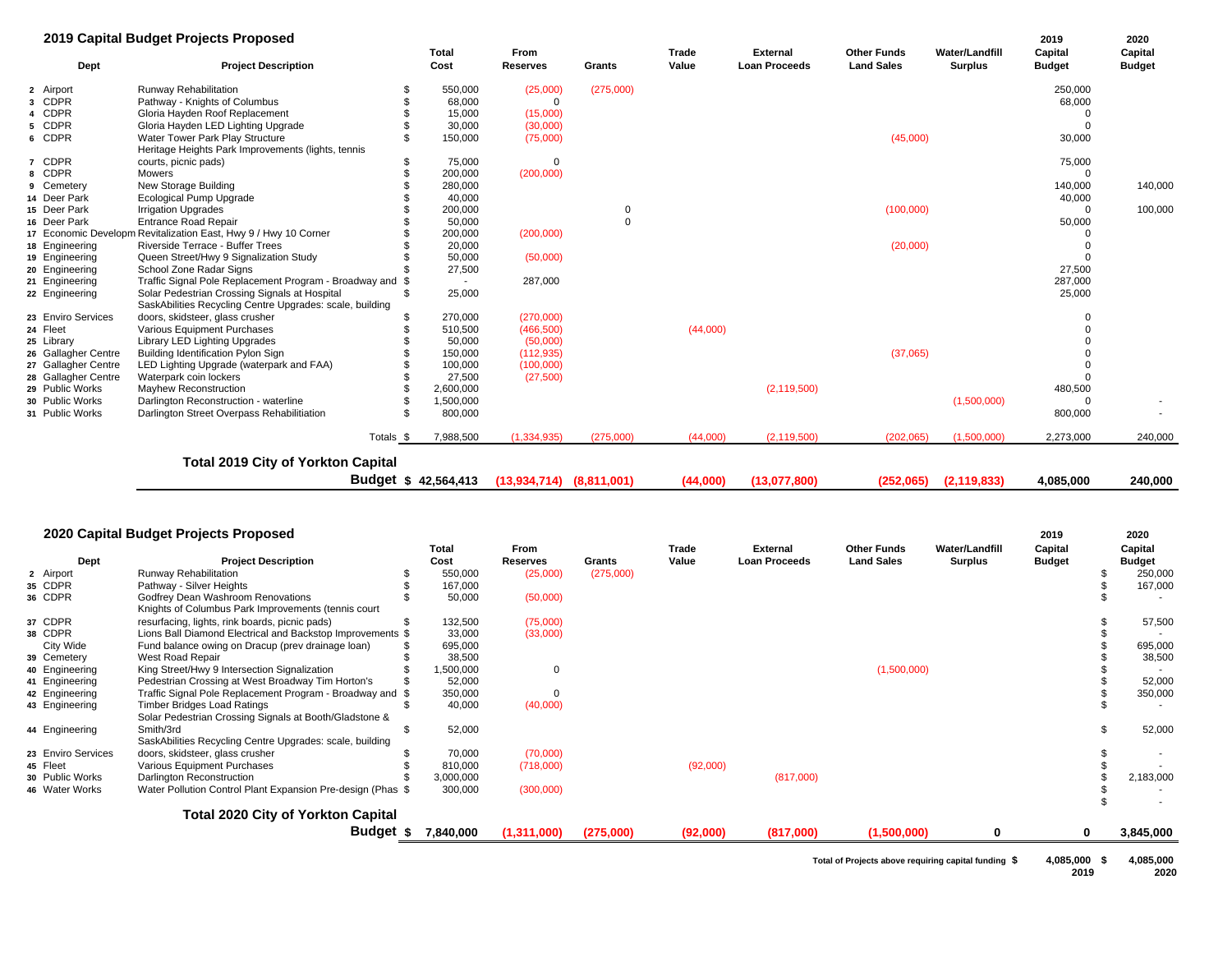**Attachment 5** City Council 2.45¢ **Grants/Rebates** Debt  $8.24¢$ to organizations Gallagher Centre, Corporate Services 10.67¢ Drainage, Firehall Insurance, Computer Services, Legal, Human Resources, Finance, Bylaw, Capital Projects 16.72¢ **Parking & Enforcement** Streets, Intersections, Drainage, Storm, Facilities, Parks, Equipment Fire  $8.08¢$ **Operations** Public Works 13.60¢ Streets, Street Lighting, **Traffic Control, Sidewalks, Drainage, Snow Removal** Planning & Engineering 7.67¢ RCMP 14.21¢ **Building Services/Inspections,** Airport, Land Use, **Economic Development, Management of Capital Projects** Community Development, Parks & Recreation 11.81¢ Parks, Programming, Pathways, Horticulture, Ball diamonds, Gallagher Centre 6.55¢ Kinsmen Arena, Godfrey Dean, Gloria Hayden, Tourism, Farrell Agencies Arena, Water Park, Library, Deer Park Golf Course, Cemetery, Soccer Fields

Curling Rink, Nexera Flexi Hall, **Convention Centre, Ag Arena & Grounds**